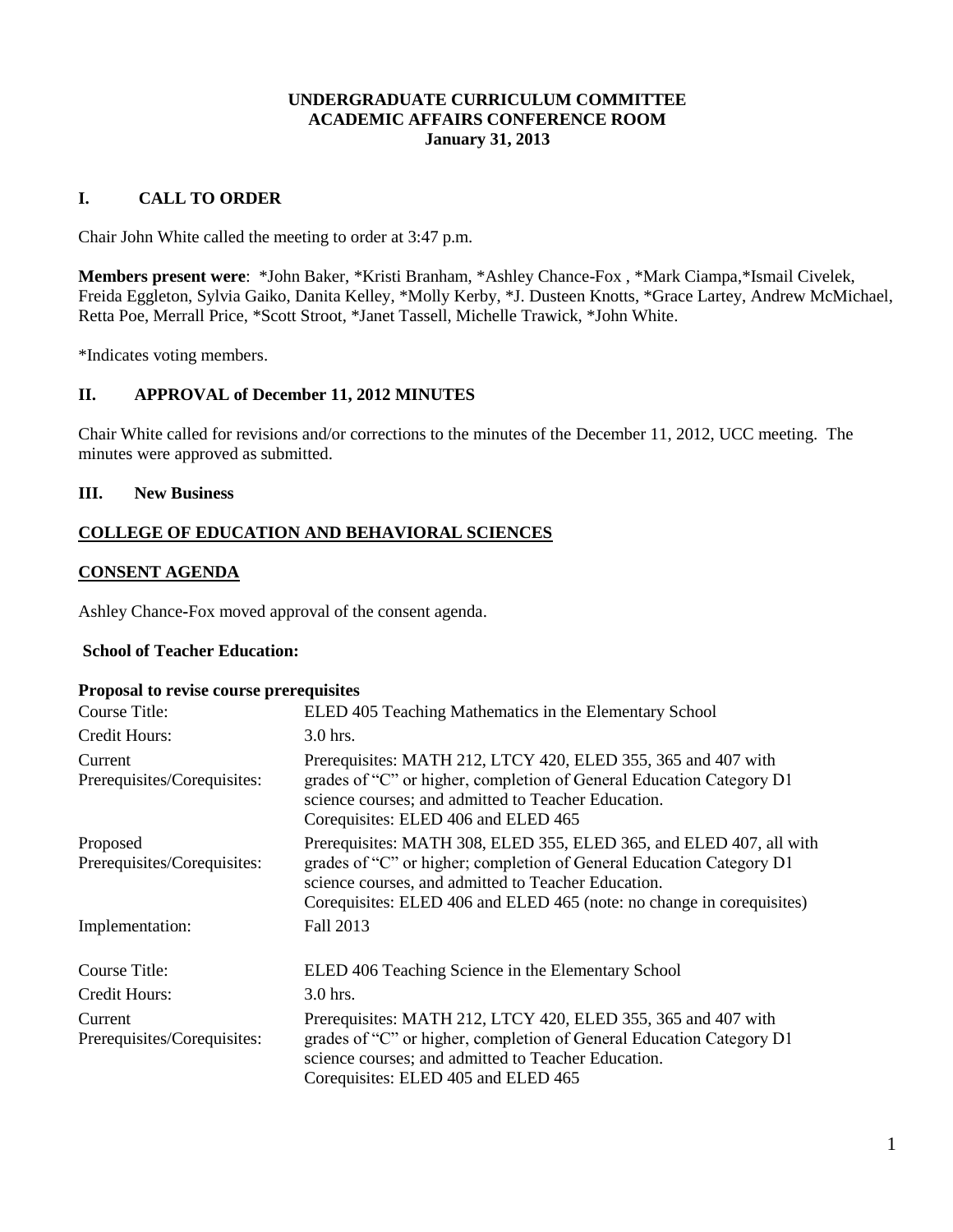| Proposed<br>Prerequisites/Corequisites: | Prerequisites: MATH 308, ELED 355, ELED 365, and ELED 407, all with<br>grades of "C" or higher; completion of General Education Category D1<br>science courses, and admitted to Teacher Education.<br>Corequisites: ELED 405 and ELED 465 (note: no change in corequisites) |
|-----------------------------------------|-----------------------------------------------------------------------------------------------------------------------------------------------------------------------------------------------------------------------------------------------------------------------------|
| Implementation:                         | Fall 2013                                                                                                                                                                                                                                                                   |
| Course Title:                           | ELED 465 Senior Projects in Elementary Education                                                                                                                                                                                                                            |
| Credit Hours:                           | $3.0$ hrs.                                                                                                                                                                                                                                                                  |
| Current<br>Prerequisites/Corequisites:  | Prerequisites: MATH 212, LTCY 420, ELED 355, 365 and 407 with<br>grades of "C" or higher, completion of General Education Category D1<br>science courses; and admitted to Teacher Education.<br>Corequisites: ELED 405 and ELED 406                                         |
| Proposed<br>Prerequisites/Corequisites: | Prerequisites: MATH 308, ELED 355, ELED 365, and ELED 407, all with<br>grades of "C" or higher; completion of General Education Category D1<br>science courses, and admitted to Teacher Education.<br>Corequisites: ELED 405 and ELED 406 (note: no change in corequisites) |
| Implementation:                         | Fall 2013                                                                                                                                                                                                                                                                   |

Molly Kerby seconded the motion. The consent agenda was approved.

# **ACTION AGENDA**

J. Dusteen Knotts moved approval of the following **proposal to create a new major program from the School of Teacher Education:**

| Education                                                                                                                                                                                                                                                                                                                                                                                                                                                                                                                                                                                                                                                                                                                                                                                                                                                                                                                                                                                                                                                                                                                                                                                                                                                                                                                                                                                                                                                                                                                                                                                    |
|----------------------------------------------------------------------------------------------------------------------------------------------------------------------------------------------------------------------------------------------------------------------------------------------------------------------------------------------------------------------------------------------------------------------------------------------------------------------------------------------------------------------------------------------------------------------------------------------------------------------------------------------------------------------------------------------------------------------------------------------------------------------------------------------------------------------------------------------------------------------------------------------------------------------------------------------------------------------------------------------------------------------------------------------------------------------------------------------------------------------------------------------------------------------------------------------------------------------------------------------------------------------------------------------------------------------------------------------------------------------------------------------------------------------------------------------------------------------------------------------------------------------------------------------------------------------------------------------|
| <b>TBA</b>                                                                                                                                                                                                                                                                                                                                                                                                                                                                                                                                                                                                                                                                                                                                                                                                                                                                                                                                                                                                                                                                                                                                                                                                                                                                                                                                                                                                                                                                                                                                                                                   |
| $*91$ hours                                                                                                                                                                                                                                                                                                                                                                                                                                                                                                                                                                                                                                                                                                                                                                                                                                                                                                                                                                                                                                                                                                                                                                                                                                                                                                                                                                                                                                                                                                                                                                                  |
| Major in Special Education: Learning and Behavior Disorders and<br>Elementary Education. The Special Education: Learning and Behavior<br>Disorders and Elementary Education dual certification program (reference<br>number TBA) leads to the Bachelor of Science degree and the Kentucky<br>Teaching Certificates for Learning and Behavior Disorders (P-12) and<br>Elementary Education (P-5). The program requires completion of a general<br>education component, related studies component, and professional<br>education component. While students follow university guidelines in<br>completing the general education component, a public speaking course and<br>biological science course with laboratory are specifically included with this<br>component. The related studies component consists of 30 semester hours<br>and includes the following courses: Math 205, Math 206, Math 308, LME<br>318, ENG 300, SPED 330, MUS 314, PE 354, GEOG 451 or HIST 456,<br>and a computer literacy course selected from CIS 141 or LME 448. The<br>professional education component is 61 hours and is sequenced as follows:<br>EDU 250, PSY 310, LTCY 320, SPED 335, SPED 345, SPED 340, ELED<br>365, ELED 407, SPED 424, SPED 350, LTCY 420, SPED 480, ELED 405,<br>ELED 406, SPED 425, SPED 400, EDU 489, SPED 490 and ELED 490.<br>Within the professional education sequence, students are required to meet<br>state requirements for fieldwork experience in addition to course work.<br>This laboratory work will be in field experiences away from the main<br>university campus. |
|                                                                                                                                                                                                                                                                                                                                                                                                                                                                                                                                                                                                                                                                                                                                                                                                                                                                                                                                                                                                                                                                                                                                                                                                                                                                                                                                                                                                                                                                                                                                                                                              |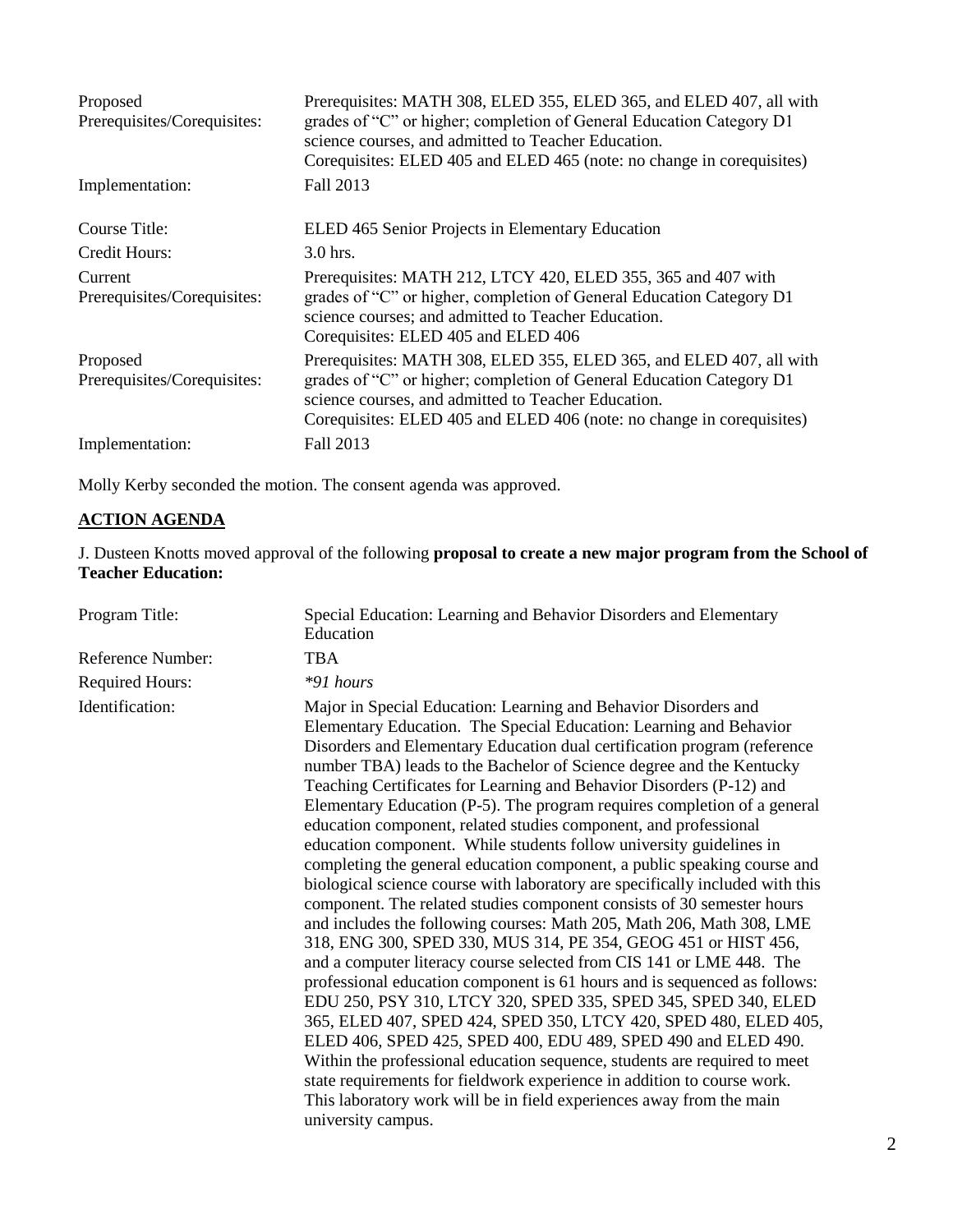Special Education: Learning and Behavior Disorders and Elementary Education candidates may receive academic advising in the School of Teacher Education, GRH 1092, (270) 745-5414. Refer to the School of Teacher Education website (http://www.wku.edu/ste) for additional information.

Effective Catalog Year: Fall 2013 *\*Friendly amendment.* Ashley Chance-Fox seconded the motion. The motion carried.

## **POTTER COLLEGE OF ARTS AND LETTERS**

## **CONSENT AGENDA**

Scott Stroot moved approval of the consent agenda.

## **Department of History:**

#### **Proposal to revise course title**

| <b>Current Course Title:</b> | HIST 101 World Civilization I |
|------------------------------|-------------------------------|
| Proposed Course Title:       | World History I               |
| Proposed Abbr. Course Title: | World History I               |
| Credit Hours:                | $3.0$ hrs.                    |
| Implementation:              | Fall 2013                     |
|                              |                               |

| <b>Current Course Title:</b> | HIST 102 World Civilization II |
|------------------------------|--------------------------------|
| Proposed Course Title:       | World History II               |
| Proposed Abbr. Course Title: | World History II               |
| Credit Hours:                | $3.0$ hrs.                     |
| Implementation:              | Fall 2013                      |

## **Department of Music:**

#### **Proposal to revise course catalog listing**

| Course Title:                   | MUS 326 Music History I                                                                               |
|---------------------------------|-------------------------------------------------------------------------------------------------------|
| Credit Hours:                   | $3.0$ hrs.                                                                                            |
| <b>Current Catalog Listing:</b> | Music history from early times through Monteverdi. Assigned readings and<br>recorded illustrations.   |
| Proposed Catalog Listing:       | Music history from early times through Late Baroque. Assigned readings<br>and recorded illustrations. |
| Implementation:                 | Fall 2014                                                                                             |
| Course Title:                   | MUS 327 Music History II                                                                              |
| Credit Hours:                   | $3.0$ hrs.                                                                                            |
| <b>Current Catalog Listing:</b> | Music history from Monteverdi through Wagner. Assigned readings and<br>recorded illustrations.        |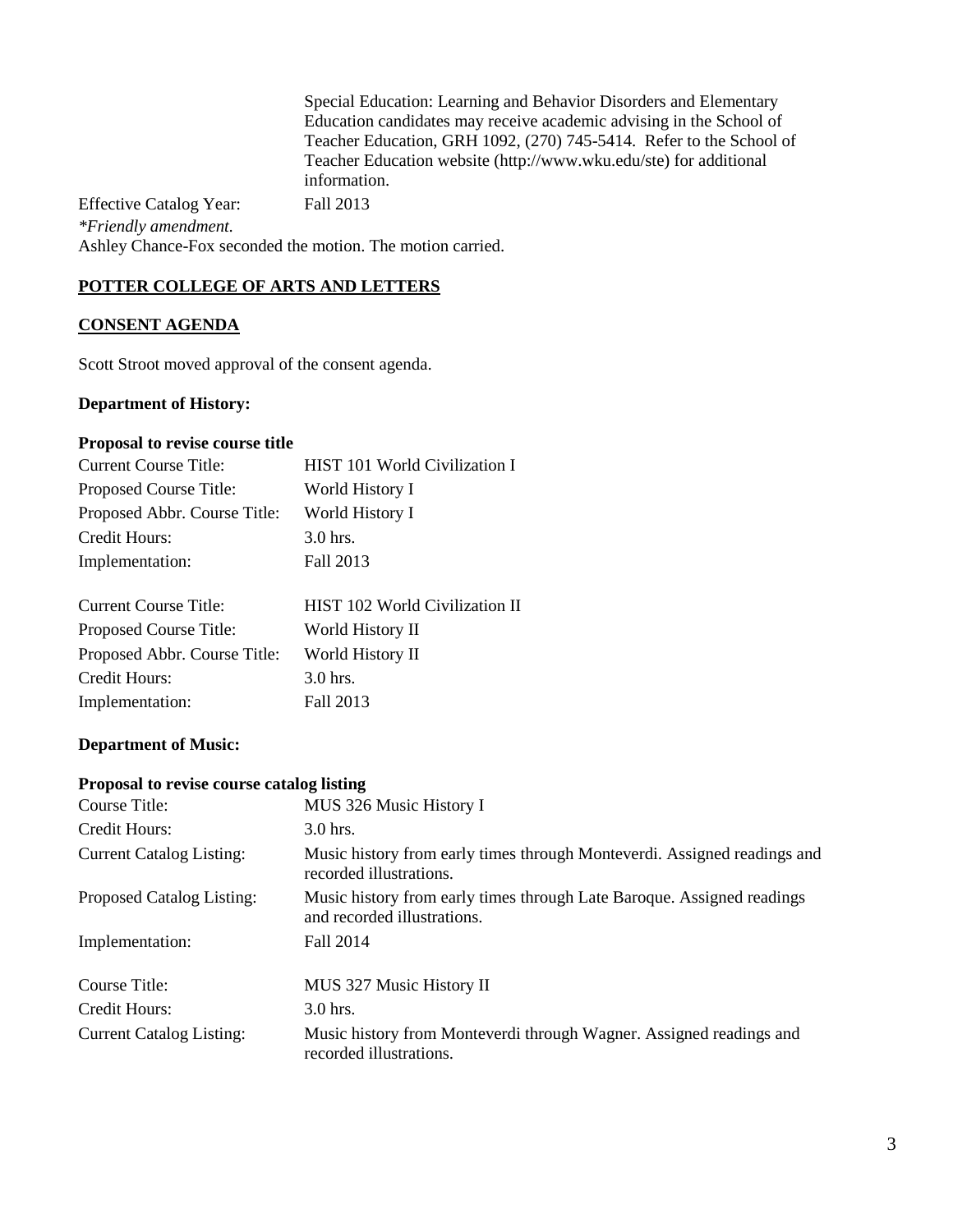| Proposed Catalog Listing: | Music history from Classical through present. Assigned readings and |
|---------------------------|---------------------------------------------------------------------|
|                           | recorded illustrations.                                             |
| Implementation:           | Fall 2014                                                           |

#### **Department of Philosophy and Religion:**

#### **Revise a course title**

| <b>Current Course Title:</b> | PHIL 215 Elementary Logic |
|------------------------------|---------------------------|
| Proposed Course Title:       | Symbolic Logic            |
| Proposed Abbr. Course Title: | Symbolic Logic            |
| Credit Hours:                | $3.0$ hrs.                |
| Implementation:              | Fall 2013                 |

John Baker seconded the motion. The consent agenda was approved.

## **ACTION AGENDA**

Mark Ciampa moved approval of the following **proposal to create a new course from the Department of History:**

| Course Title:       | HIST 390 Blacks in the American South                                                                                                                                                                        |
|---------------------|--------------------------------------------------------------------------------------------------------------------------------------------------------------------------------------------------------------|
| Abbr. Course Title: | Blacks in the South                                                                                                                                                                                          |
| Credit Hours:       | $3.0$ hrs.                                                                                                                                                                                                   |
| Catalog Listing:    | Seminar exploring the history and culture of blacks in the American South.<br>Topics will include slavery, resistance, labor, literature, religion, inequality,<br>leadership and the Civil Rights Movement. |
| Implementation:     | Fall 2013                                                                                                                                                                                                    |

John Baker seconded the motion. The motion carried.

Ashley Chance-Fox moved approval of the following **proposals to create new courses from the Department of Modern Languages:**

| Course Title:       | ARBC 301 Advanced Arabic I                                                                                                                                                                                             |
|---------------------|------------------------------------------------------------------------------------------------------------------------------------------------------------------------------------------------------------------------|
| Abbr. Course Title: | Advanced Arabic I                                                                                                                                                                                                      |
| Credit Hours:       | $3.0$ hrs.                                                                                                                                                                                                             |
| Prerequisite:       | ARBC 202 or equivalent                                                                                                                                                                                                 |
| Catalog Listing:    | A continued expansion of interpersonal communication skills. Emphasis on<br>improved comprehension, mastery of more complex linguistic structures,<br>and speaking and writing on culturally specific texts and media. |
| Implementation:     | Fall 2013                                                                                                                                                                                                              |
| Course Title:       | ARBC 302 Advanced Arabic II                                                                                                                                                                                            |
| Abbr. Course Title: | Advanced Arabic II                                                                                                                                                                                                     |
| Credit Hours:       | $3.0$ hrs.                                                                                                                                                                                                             |
| Prerequisite:       | ARBC 301 or equivalent                                                                                                                                                                                                 |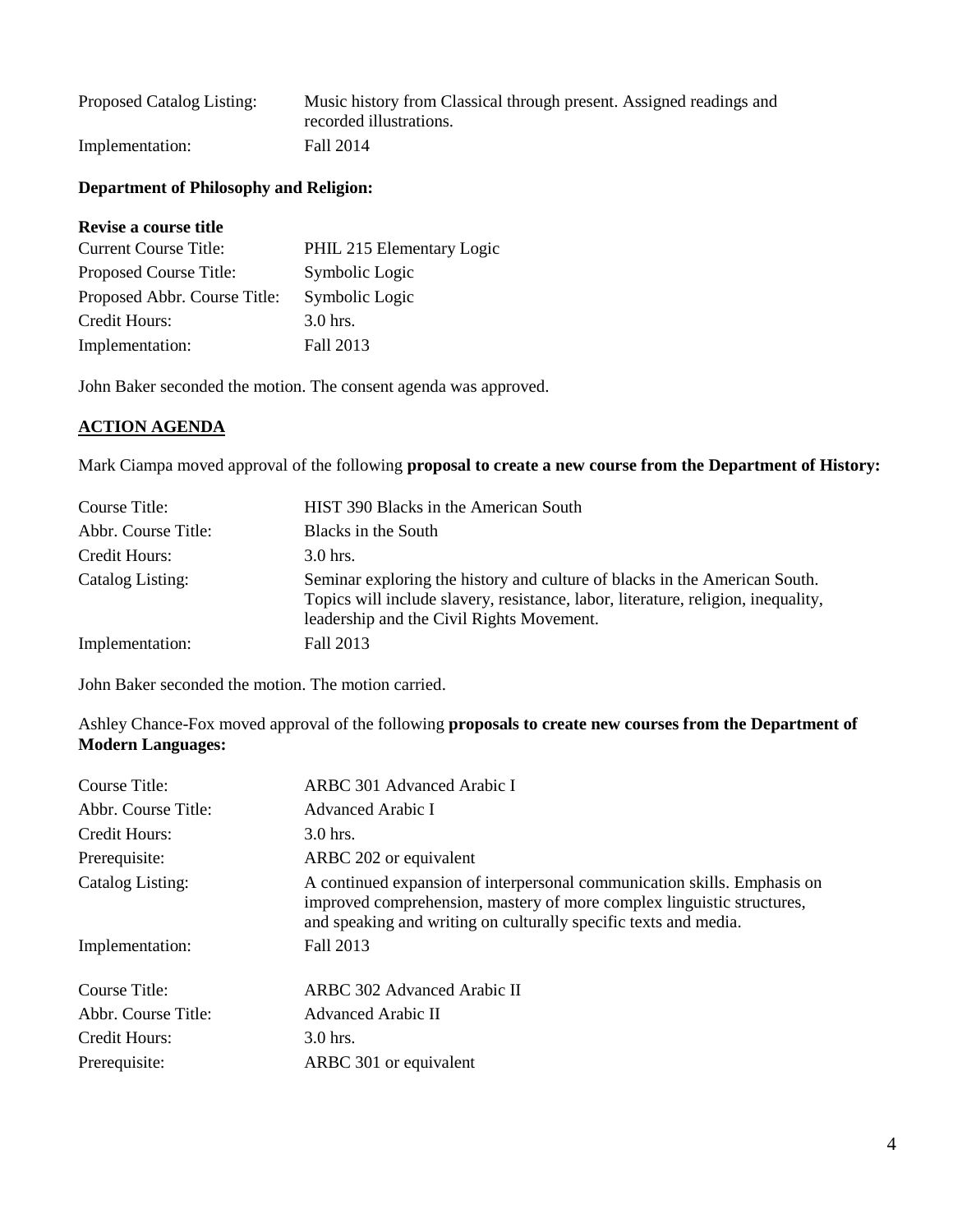| Catalog Listing:        | A continued expansion of interpersonal communication skills. Emphasis on<br>advanced comprehension, speaking and writing on culturally specific texts<br>and mastery of more complex expressions and linguistic structures. |
|-------------------------|-----------------------------------------------------------------------------------------------------------------------------------------------------------------------------------------------------------------------------|
| Implementation:         | Fall 2013                                                                                                                                                                                                                   |
| Course Title:           | ARBC 321 Colloquial Arabic                                                                                                                                                                                                  |
| Abbr. Course Title:     | Colloquial Arabic                                                                                                                                                                                                           |
| Credit Hours:           | 3.0 hrs.                                                                                                                                                                                                                    |
| Prerequisite:           | ARBC 302 or equivalent                                                                                                                                                                                                      |
| Catalog Listing:        | A course in pronunciation, comprehension and oral expression in colloquial<br>Arabic. Exercises focus on navigating common situations of daily life in<br>an Arabic speaking country.                                       |
| Implementation:         | Fall 2013                                                                                                                                                                                                                   |
| <b>Course Title:</b>    | <b>ARBC 322 Arabic Translation Studies</b>                                                                                                                                                                                  |
| Abbr. Course Title:     | <b>Arabic Translation</b>                                                                                                                                                                                                   |
| Credit Hours:           | 3.0 hrs.                                                                                                                                                                                                                    |
| Prerequisite:           | ARBC 302 or equivalent                                                                                                                                                                                                      |
| Catalog Listing:        | A concentrated study of the intricacies and methods of Arabic translation<br>work (both Arabic to English and English to Arabic) and the<br>responsibilities of the professional translator.                                |
| Implementation:         | Fall 2013                                                                                                                                                                                                                   |
| Course Title:           | <b>ARBC 323 Arabic Civilization I</b>                                                                                                                                                                                       |
| Abbr. Course Title:     | Arabic Civilization I                                                                                                                                                                                                       |
| Credit Hours:           | 3.0 hrs.                                                                                                                                                                                                                    |
| Prerequisite:           | ARBC 302 or equivalent                                                                                                                                                                                                      |
| Catalog Listing:        | A survey course in early Arab history, culture and religion, from the pre-<br>Islamic period through the eighteenth century. Taught in Arabic.                                                                              |
| Implementation:         | $*$ Fall 2013                                                                                                                                                                                                               |
| *Friendly amendment.    |                                                                                                                                                                                                                             |
| Course Title:           | <b>ARBC 324 Arabic Civilization II</b>                                                                                                                                                                                      |
| Abbr. Course Title:     | Arabic Civilization II                                                                                                                                                                                                      |
| <b>Credit Hours:</b>    | 3.0 hrs.                                                                                                                                                                                                                    |
| Prerequisite:           | ARBC 302 or equivalent                                                                                                                                                                                                      |
| <b>Catalog Listing:</b> | A survey course in later Arab history, culture and religion, from the<br>eighteenth century to the present. Taught in Arabic.                                                                                               |
| Implementation:         | Fall 2013                                                                                                                                                                                                                   |
| Course Title:           | ARBC 435 Arabic Literature                                                                                                                                                                                                  |
| Abbr. Course Title:     | Arabic Literature                                                                                                                                                                                                           |
| <b>Credit Hours:</b>    | 3.0 hrs.                                                                                                                                                                                                                    |
| Prerequisite:           | ARBC 302 or equivalent                                                                                                                                                                                                      |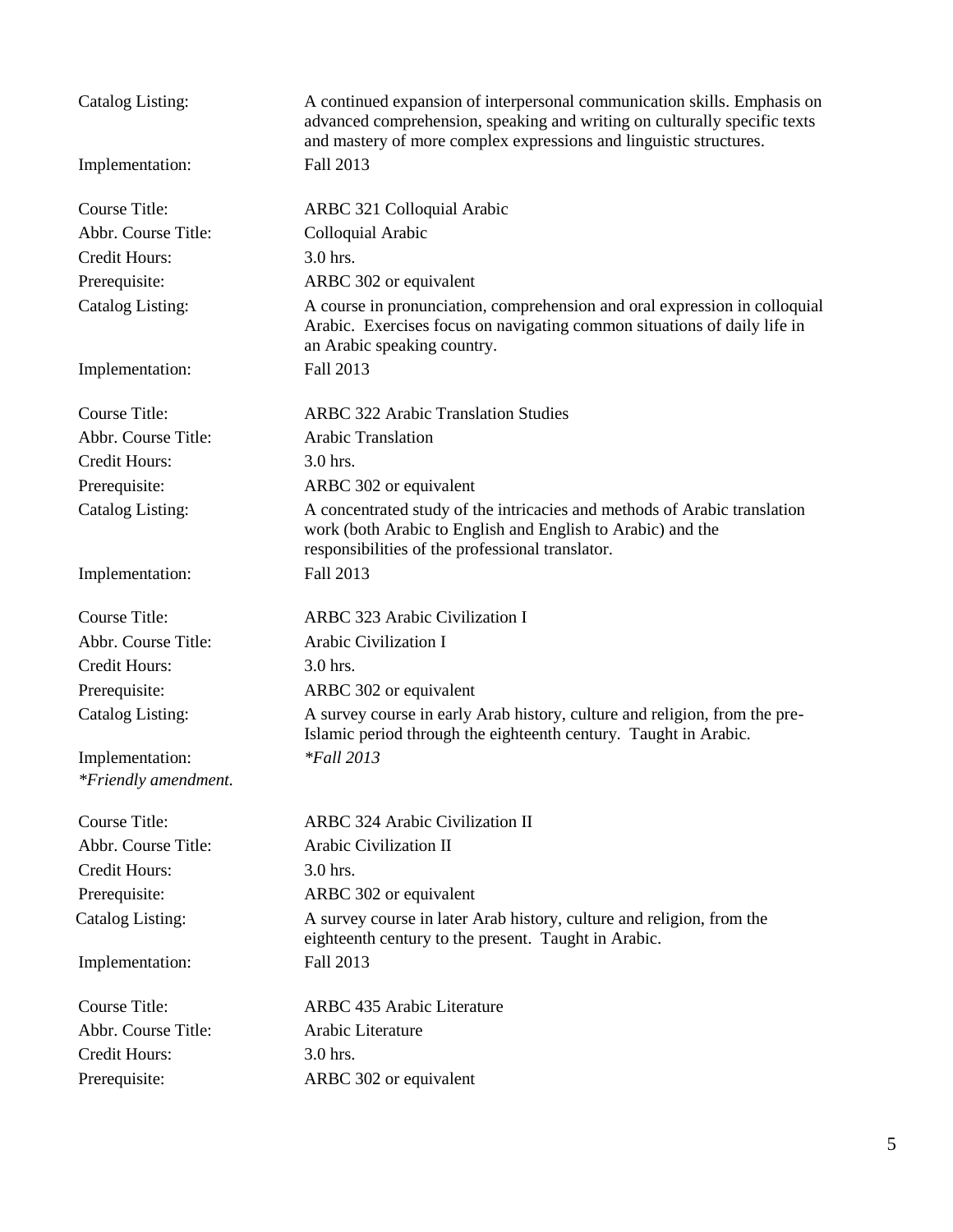| Catalog Listing:        | Reading of Arabic texts from the pre-Islamic period to the 20th century<br>representing the major genres and movements of Arabic literature.                           |
|-------------------------|------------------------------------------------------------------------------------------------------------------------------------------------------------------------|
| Implementation:         | Fall 2013                                                                                                                                                              |
| Course Title:           | ARBC 437 Advanced Media Arabic                                                                                                                                         |
| Abbr. Course Title:     | <b>Advanced Media Arabic</b>                                                                                                                                           |
| <b>Credit Hours:</b>    | 3.0 hrs.                                                                                                                                                               |
| Prerequisite:           | ARBC 302 or equivalent                                                                                                                                                 |
| <b>Catalog Listing:</b> | Study of Arabic media reporting in written, audio and video formats,<br>focusing on political, economic and security issues in their cultural<br>contexts.             |
| Implementation:         | Fall 2013                                                                                                                                                              |
| <b>Course Title:</b>    | ARBC 438 Topics in Arabic Media                                                                                                                                        |
| Abbr. Course Title:     | Topics in Arabic Media                                                                                                                                                 |
| <b>Credit Hours:</b>    | 3.0 hrs.                                                                                                                                                               |
| Prerequisite:           | ARBC 302 or equivalent                                                                                                                                                 |
| Catalog Listing:        | An advanced study of Arabic media reporting in written, audio and video<br>formats, focusing on social, ideological and cultural issues in their cultural<br>contexts. |
| Implementation:         | Fall 2013                                                                                                                                                              |
| <b>Course Title:</b>    | ARBC 455 Topics in Arabic Literature and Culture                                                                                                                       |
| Abbr. Course Title:     | Arabic Literature and Culture                                                                                                                                          |
| <b>Credit Hours:</b>    | 3.0 hrs.                                                                                                                                                               |
| Prerequisite:           | ARBC 302 or equivalent                                                                                                                                                 |
| Catalog Listing:        | Reading of Arabic texts on selected themes of cultural and literary interest.<br>Topics may change with each iteration of the course.                                  |
| Implementation:         | Fall 2013                                                                                                                                                              |

Molly Kerby seconded the motion. The motion carried. *See all ARBC proposals for revisions.*

Scott Stroot moved approval of the following **proposal to create a new course from the Department of Modern Languages:**

| Course Title:       | RUSS 202 Intermediate Russian II                                                                                                                                                                                  |  |
|---------------------|-------------------------------------------------------------------------------------------------------------------------------------------------------------------------------------------------------------------|--|
| Abbr. Course Title: | Intermediate Russian II                                                                                                                                                                                           |  |
| Credit Hours:       | 3.0 hrs.                                                                                                                                                                                                          |  |
| Prerequisite:       | RUSS 201 or equivalent                                                                                                                                                                                            |  |
| Catalog Listing:    | Continued expansion of interpersonal communication skills at<br>the intermediate level. Emphasis on increasing comprehension, the building<br>of vocabulary, and on presentational modes of speaking and writing. |  |
| Implementation:     | Fall 2013                                                                                                                                                                                                         |  |

Molly Kerby seconded the motion. The motion carried.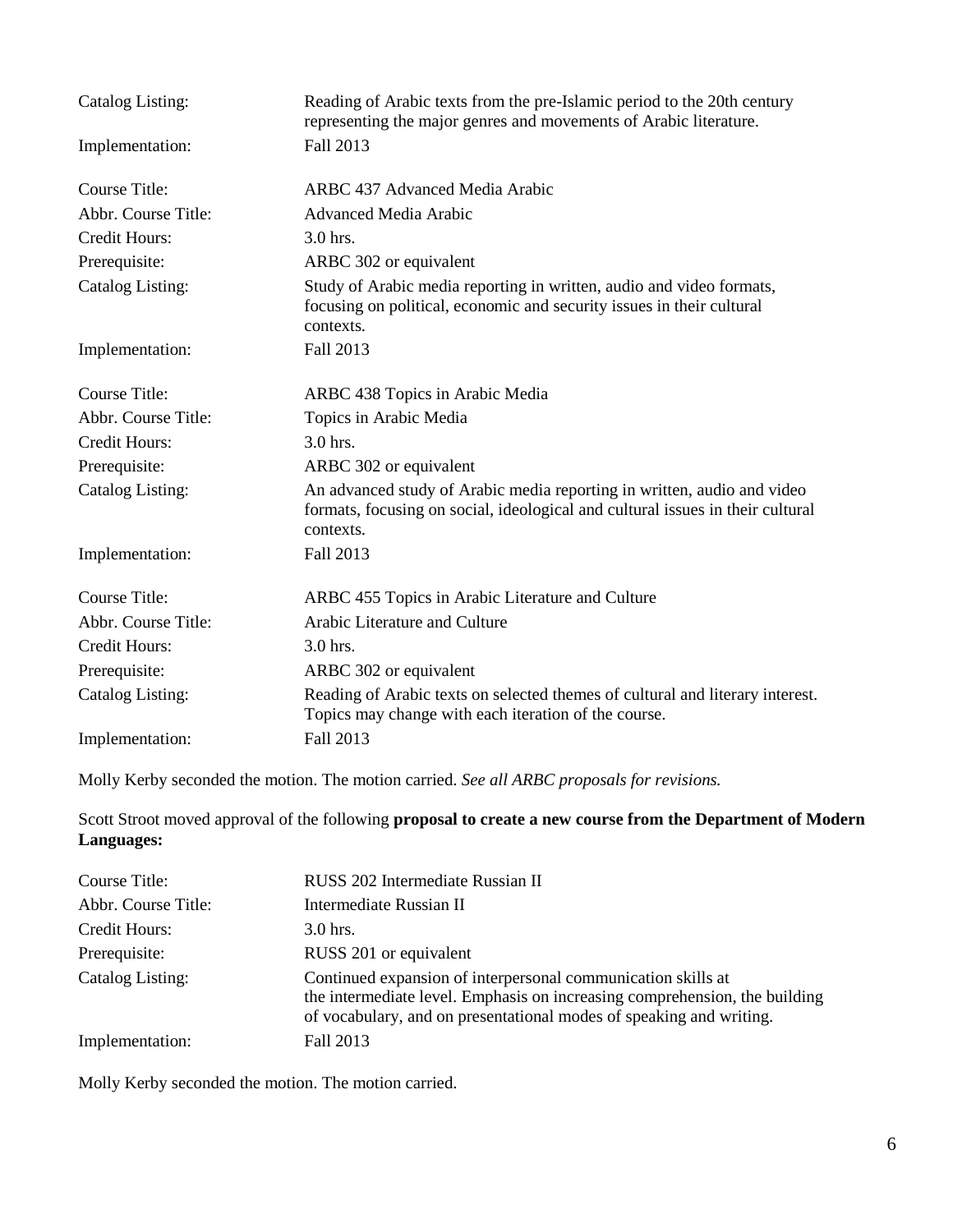Ashley Chance-Fox moved approval of the following **proposals to create new courses from the Department of Sociology:**

| Course Title:           | SOCL 361 Race, Class, and Crime                                                                                                                                           |  |
|-------------------------|---------------------------------------------------------------------------------------------------------------------------------------------------------------------------|--|
| Abbr. Course Title:     | Race, Class, and Crime                                                                                                                                                    |  |
| Credit Hours:           | $3.0$ hrs.                                                                                                                                                                |  |
| Prerequisite:           | SOCL 100 or consent of instructor                                                                                                                                         |  |
| <b>Catalog Listing:</b> | Course examines how race, ethnicity and social class pose differential risks<br>for offending, victimization, and disparate processing by the criminal<br>justice system. |  |
| Implementation:         | Fall 2013                                                                                                                                                                 |  |
| Course Title:           | SOCL 437 The Death Penalty in America                                                                                                                                     |  |
| Abbr. Course Title:     | Death Penalty in America                                                                                                                                                  |  |
| Credit Hours:           | $3.0$ hrs.                                                                                                                                                                |  |
| Prerequisite:           | Six hours of sociology courses or consent of instructor                                                                                                                   |  |
| Catalog Listing:        | Course examines the death penalty in relation to public policy, legal,<br>historical, and ethical issues, as well as arguments for and against its use.                   |  |
| Implementation:         | Fall 2013                                                                                                                                                                 |  |

J. Dusteen Knotts seconded the motion. The motion carried.

Mark Ciampa moved approval of the following **proposal to create a new minor program from the Department of Modern Languages:**

| Program Title:                 | Chinese                                                                                                                                                                                                                                                                                                                                                                                                                                                                                                                                                           |
|--------------------------------|-------------------------------------------------------------------------------------------------------------------------------------------------------------------------------------------------------------------------------------------------------------------------------------------------------------------------------------------------------------------------------------------------------------------------------------------------------------------------------------------------------------------------------------------------------------------|
| <b>Required Hours:</b>         | 30 hrs.                                                                                                                                                                                                                                                                                                                                                                                                                                                                                                                                                           |
| Identification:                | The minor in Chinese requires a minimum of 30 credit hours. Some of the<br>required course work may be accomplished through approved methods for<br>demonstration of previous knowledge. Study abroad is recommended. No<br>course with a grade of "D" or below may be counted toward the minor.<br>Required core courses: (18 hours)<br>CHIN 102 (3 hours) Elementary Chinese II<br>CHIN 201, 202 (6 hours) Intermediate Chinese I & II<br>CHIN 301, 302 (6 hours) Advanced Intermediate Chinese I & II<br>• CHIN 333 (3 hours) Chinese Culture and Civilization |
| <b>Effective Catalog Year:</b> | Fall 2013                                                                                                                                                                                                                                                                                                                                                                                                                                                                                                                                                         |

John Baker seconded the motion. The motion carried.

Janet Tassell moved approval of the following **proposal to create a new major program from the Department of Modern Languages:**

| Program Title:         | Chinese                                                                                                                                                                     |
|------------------------|-----------------------------------------------------------------------------------------------------------------------------------------------------------------------------|
| Reference Number:      | TBA                                                                                                                                                                         |
| <b>Required Hours:</b> | 36 hrs.                                                                                                                                                                     |
| Identification:        | The proficiency-oriented Chinese major is built upon student-centered curriculum and<br>standards-based assessments. It provides WKU undergraduates with extensive language |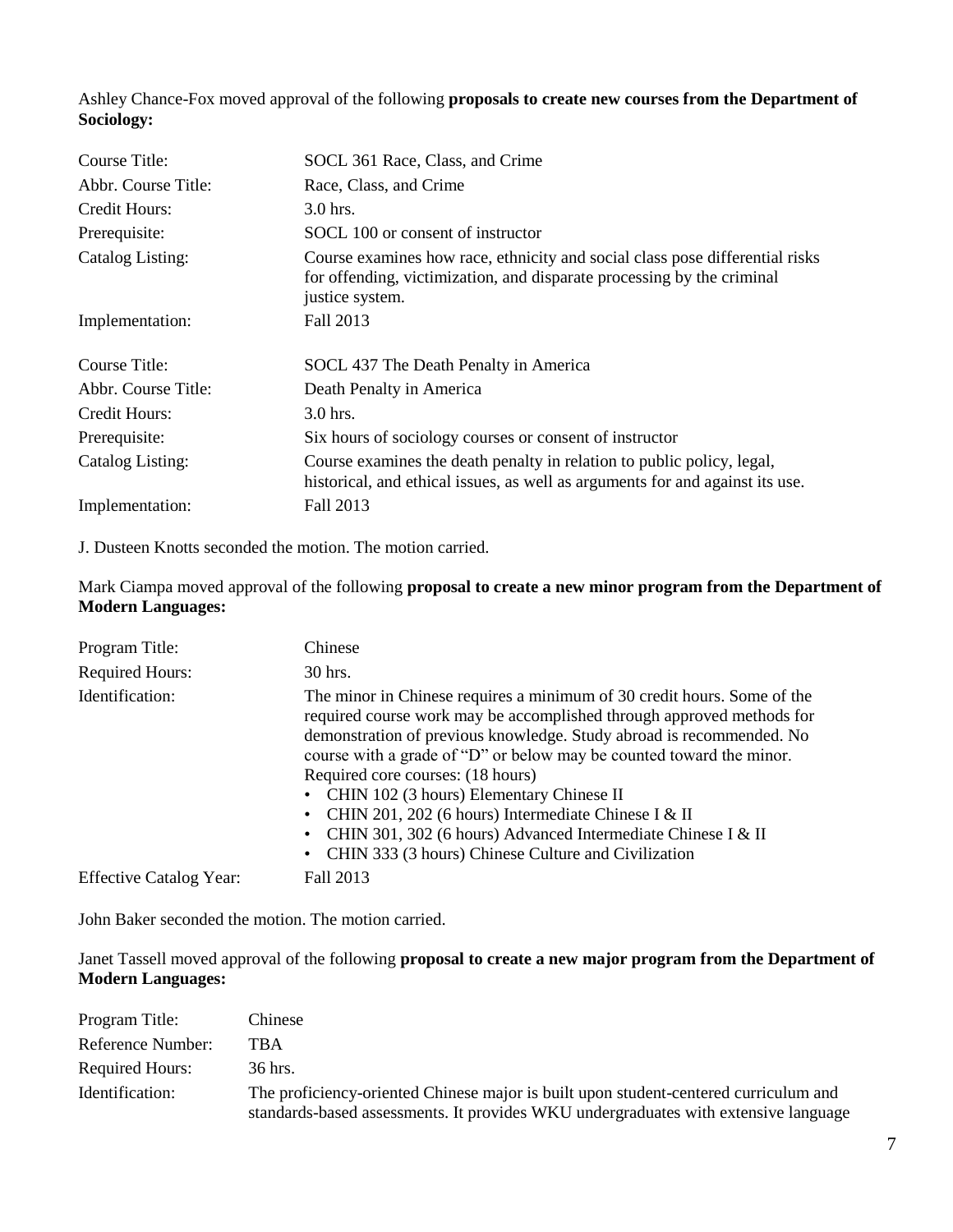training and in-depth study of Chinese culture and society, which prepares them to use Chinese proficiently in their professional endeavors. Thirty-six credit hours are required in this major. Some of the required course work may be accomplished through approved methods for demonstration of previous knowledge. Study abroad is strongly recommended. A minor or second major is required. No course with a grade of "D" or below may be counted toward the major.

Required core courses: (21 hours)

- CHIN 102 (3 hours) Elementary Chinese II
- CHIN 201, 202 (6 hours) Intermediate Chinese I & II
- CHIN 301, 302 (6 hours) Advanced Intermediate Chinese I & II
- CHIN 320 (3 hours) Chinese Conversation and Composition
- CHIN 333 (3 hours) Chinese Culture and Civilization

#### *Elective courses*: (15 hours)

At least five courses at the 300- or 400-level for a total (including the core courses) of 36 or more credit hours. Students may include among the five courses up to three credit hours of 200-level credit beyond 201/202 (only if taught in Chinese and taken in sequence) and six credit hours of 300- or 400-level courses delivered in English but related to Chinese studies (e.g. courses in Chinese history, philosophy, and or religion), only after the student has completed 6 hours at 300-level with permission of program advisor.

List of electives:

| <b>Category of Electives</b>                            | <b>Max Hours</b> | <b>Course Number &amp; Title</b>                     |
|---------------------------------------------------------|------------------|------------------------------------------------------|
| Chinese Language<br>Courses                             | 3 hours          | CHIN200-level courses other than 201/202             |
|                                                         | 15 hours         | CHIN318 (3 hours) Business Chinese I                 |
|                                                         |                  | CHIN401 (3 hours) Advanced Chinese I                 |
|                                                         |                  | CHIN402 (3 hours) Advanced Chinese II                |
|                                                         |                  | CHIN418 (3 hours) Business Chinese II                |
|                                                         |                  | CHIN420 (3 hours) Advanced Chinese Stylistics        |
| <b>Study Abroad</b>                                     | 6 hours          | CHIN306 (3 hours) Experiencing Chinese Abroad        |
| Courses on Chinese<br>Studies (delivered in<br>English) | 6 hours          | HIST461 (3 hours) Modern East Asia                   |
|                                                         |                  | HIST471 (3 hours) Modern China                       |
|                                                         |                  | PS366 (3 hours) Government and Politics in East Asia |
|                                                         |                  | RELS308 (3 hours) East Asian Religious Traditions    |
|                                                         |                  | RELS317 (3 hours) Confucianism                       |
|                                                         |                  | RELS318 (3 hours) Daoism                             |
|                                                         |                  | HIST460 (3 hours) Traditional East Asia              |
|                                                         |                  | Other courses with permission of program advisor.    |

Effective Catalog Year:

Fall 2013

J. Dusteen Knotts seconded the motion. The motion carried.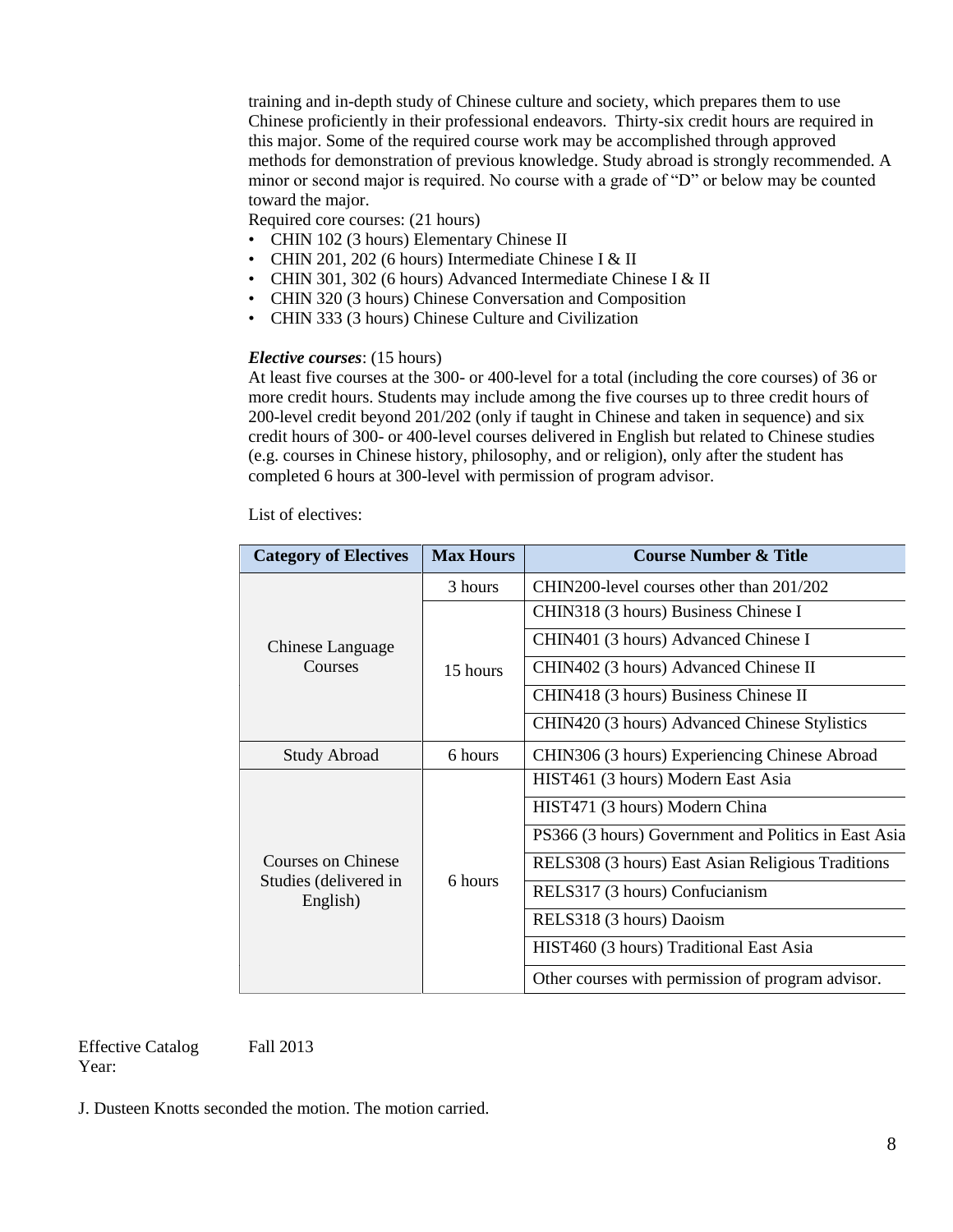Ashley Chance-Fox moved approval of the following **proposal to revise a program following Department of History:**

| Program Title:                                      | Southern Studies                                                                                           |  |
|-----------------------------------------------------|------------------------------------------------------------------------------------------------------------|--|
| Reference Number:                                   | 462                                                                                                        |  |
| <b>Required Hours:</b>                              | $21.0$ hrs.                                                                                                |  |
| Identification:                                     | Addition of electives                                                                                      |  |
|                                                     | <b>ENG 394 Kentucky Literature</b><br>$\bullet$                                                            |  |
|                                                     | HIST 390 Blacks in the American South<br>$\bullet$                                                         |  |
|                                                     | <b>HIST 456 Kentucky History</b><br>$\bullet$                                                              |  |
|                                                     | <b>PS</b> 377 Southern Politics<br>$\bullet$                                                               |  |
|                                                     | PS 412 Kentucky Government and Politics<br>$\bullet$                                                       |  |
|                                                     | Three-credit service-learning component in consultation with program<br>٠                                  |  |
|                                                     | director                                                                                                   |  |
| <b>Effective Catalog Year:</b>                      | Fall 2013                                                                                                  |  |
| See revised proposal for revisions.                 |                                                                                                            |  |
| John Baker seconded the motion. The motion carried. |                                                                                                            |  |
|                                                     | John Baker moved approval of the following <b>proposal to revise a program from the Department of Art:</b> |  |

| Program Title:                 | Bachelor of Arts, Visual                                                                                                              |
|--------------------------------|---------------------------------------------------------------------------------------------------------------------------------------|
| Reference Number:              | 509                                                                                                                                   |
| <b>Required Hours:</b>         | BA Visual Studies, Studio Track - 49 semester hours<br>BA Visual Studies, Art Education Concentration – 66 semester hours             |
| Identification:                | • Deletion of ART 432 Portfolio as a requirement of the studio track<br>• Addition of one upper level studio elective in studio track |
| <b>Effective Catalog Year:</b> | Fall 2013                                                                                                                             |

Scott Stroot seconded the motion. The motion carried.

Ashley Chance-Fox moved approval of the **following proposals to revise a program from the Department of Music:**

| Program Title:                 | Bachelor of Music, concentration in Music Education, Integrated Sequence |
|--------------------------------|--------------------------------------------------------------------------|
| Reference Number:              | 593                                                                      |
| <b>Required Hours:</b>         | 77 hrs.                                                                  |
| Identification:                | Remove MUS 328 Music History III (3 hours) from degree requirements.     |
| <b>Effective Catalog Year:</b> | Fall 2013                                                                |
| Program Title:                 | Bachelor of Music, concentration in Music Education, Vocal Sequence      |
| Reference Number:              | 593                                                                      |
| <b>Required Hours:</b>         | 72 hrs.                                                                  |
| Identification:                | Remove MUS 328 Music History III (3 hours) from degree requirements.     |
| <b>Effective Catalog Year:</b> | Fall 2013                                                                |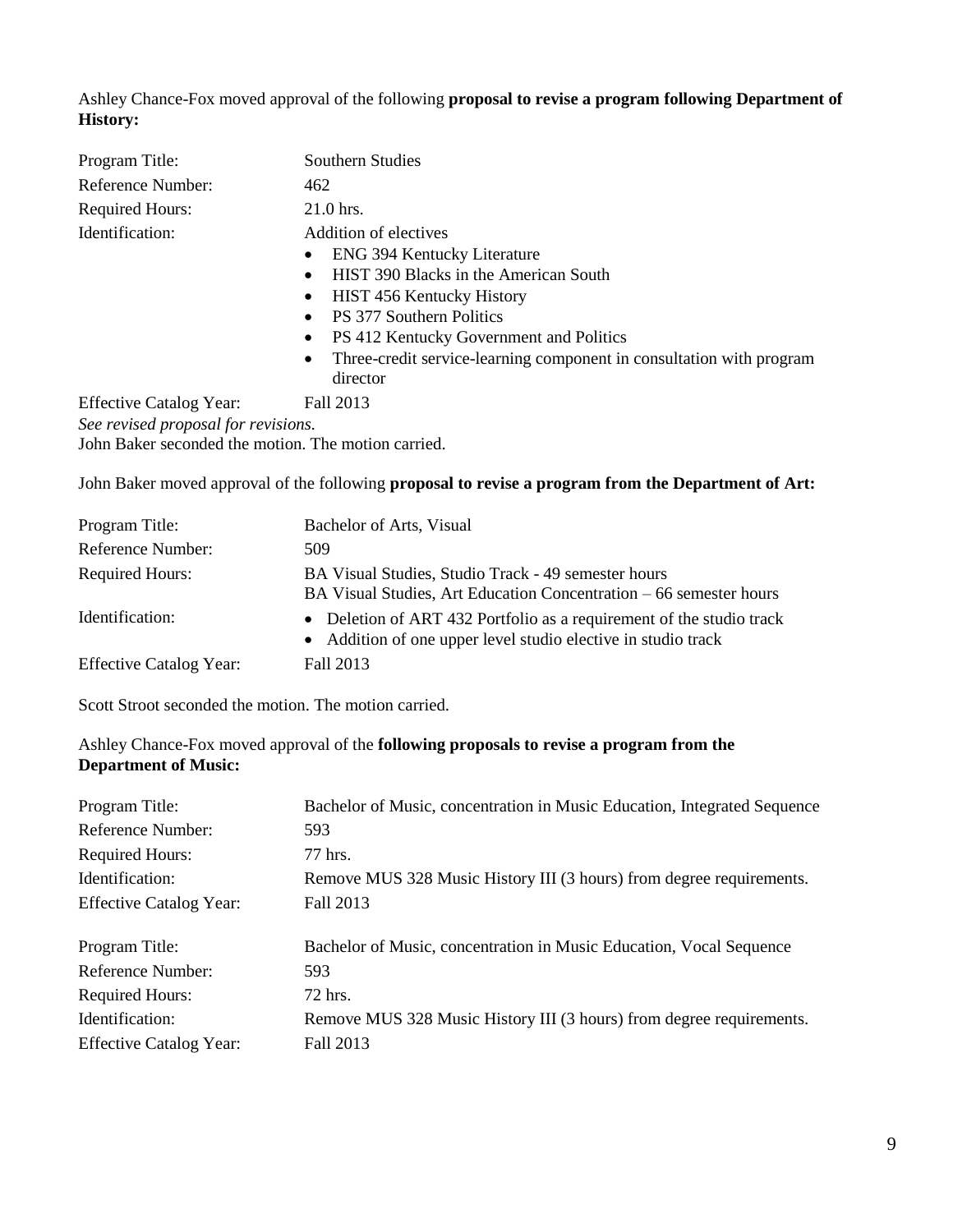| Program Title:                 | Bachelor of Music, concentration in Music Education, Instrumental<br>Sequence |
|--------------------------------|-------------------------------------------------------------------------------|
| Reference Number:              | 593                                                                           |
| Required Hours:                | 72 hrs.                                                                       |
| Identification:                | Remove MUS 328 Music History III (3 hours) from degree requirements.          |
| <b>Effective Catalog Year:</b> | Fall 2013                                                                     |

Scott Stroot seconded the motion. The motion carried.

## **COLLEGE OF HEALTH AND HUMAN SERVICES**

#### **CONSENT AGENDA**

Molly Kerby moved approval of the consent agenda.

#### **Department of Kinesiology, Recreation and Sport:**

# **Proposal to revise course catalog listing** Course Title: EXS 122 Foundations of Kinesiology Credit Hours: 3.0 hrs. Current Catalog Listing: An introductory study of the historical, philosophical, and scientific foundations of physical education. Proposed Catalog Listing: An introductory study of the historical, philosophical, and scientific foundations of kinesiology; aspects of physical education, exercise science, and sport will be covered. Implementation: Summer 2013 Course Title: PE 122 Foundations of Kinesiology Credit Hours: 3.0 hrs. Current Catalog Listing: An introductory study of the historical, philosophical, and scientific foundations of physical education. Proposed Catalog Listing: An introductory study of the historical, philosophical, and scientific foundations of kinesiology; aspects of physical education, exercise science, and sport will be covered. Implementation: Summer 2013

#### **Department of Social Work:**

#### **Proposal to revise course catalog listing**

| Course Title:                   | SWRK 326 Services for the Older American                                                                                                                                                                                                                                              |
|---------------------------------|---------------------------------------------------------------------------------------------------------------------------------------------------------------------------------------------------------------------------------------------------------------------------------------|
| Credit Hours:                   | $3.0$ hrs.                                                                                                                                                                                                                                                                            |
| <b>Current Catalog Listing:</b> | This course focuses on individual and societal aspects of aging with<br>emphasis on programs, resources and services to meet the social tasks of<br>later life.                                                                                                                       |
| Proposed Catalog Listing:       | This course focuses on individual and societal aspects of aging with<br>emphasis on programs, resources and services to meet the social tasks of<br>later life. Field trips to off-campus locations are required. Students are<br>responsible for providing their own transportation. |
| Implementation:                 | Fall 2013                                                                                                                                                                                                                                                                             |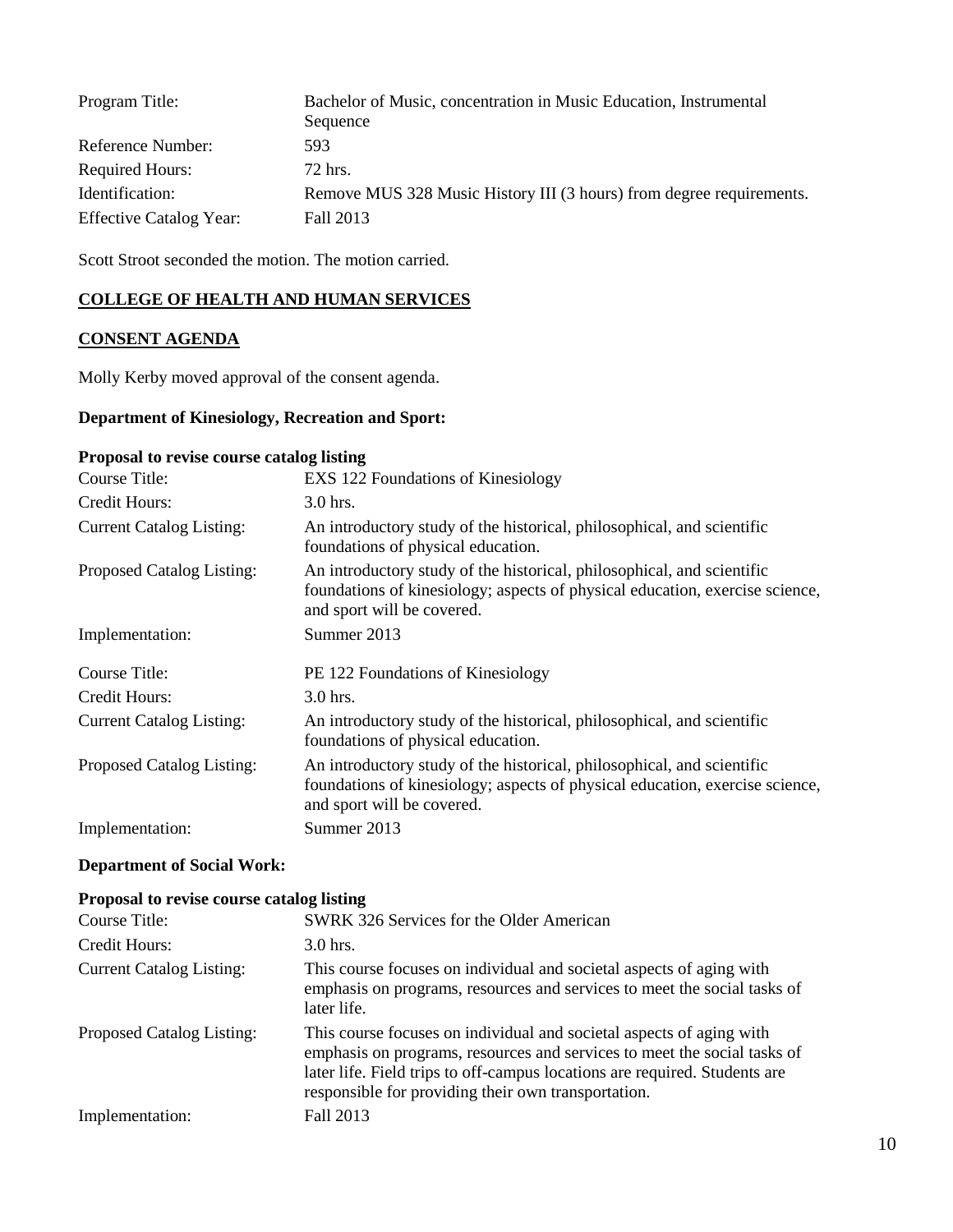| Course Title:<br>Credit Hours:  | <b>SWRK</b> 356 Services for Juvenile Offenders and their Families<br>$3.0$ hrs.                                                                                                                                                                                                                                                  |
|---------------------------------|-----------------------------------------------------------------------------------------------------------------------------------------------------------------------------------------------------------------------------------------------------------------------------------------------------------------------------------|
| <b>Current Catalog Listing:</b> | The nature and extent of delinquency, structure, and function of the<br>juvenile court will be stressed. Emphasis will be on the provision of<br>services to the juvenile offenders and their families.                                                                                                                           |
| Proposed Catalog Listing:       | The nature and extent of delinquency, structure, and function of the<br>juvenile court will be stressed. Emphasis will be on the provision of<br>services to the juvenile offenders and their families. Field trips to off-<br>campus locations are required. Students are responsible for providing their<br>own transportation. |
| Implementation:                 | Fall 2013                                                                                                                                                                                                                                                                                                                         |

# **Department of Family and Consumer Sciences:**

#### **Proposal to delete a course**

| Course Title:   | FACS 261 Advanced Nutrition |
|-----------------|-----------------------------|
| Credit Hours:   | 3.0 hrs.                    |
| Implementation: | Fall 2013                   |

## **Department of Kinesiology, Recreation, and Sport:**

## **Proposal to create an equivalent course**

| Course Title:               | PE 456 Individual Advanced Studies in Physical Education |
|-----------------------------|----------------------------------------------------------|
| Credit Hours:               | $3.0$ hrs.                                               |
| Proposed Equivalent Course: | EXS 456                                                  |
| Implementation:             | Summer 2013                                              |

John Baker seconded the motion. The consent agenda was approved.

## **ACTION AGENDA**

Ashley Chance-Fox moved approval of the following **proposals to make multiple revisions to a course from the Department of Kinesiology, Recreation, and Sport:**

| <b>Current Course Title:</b>    | EXS 223 Health Related Fitness – Exercise Science                                                                                                                                                                                                                                      |
|---------------------------------|----------------------------------------------------------------------------------------------------------------------------------------------------------------------------------------------------------------------------------------------------------------------------------------|
| Proposed Course Title:          | Introduction to Exercise Science                                                                                                                                                                                                                                                       |
| Proposed Abbr. Course Title:    | Intro to Exercise Science                                                                                                                                                                                                                                                              |
| Credit Hours:                   | $3.0$ hrs.                                                                                                                                                                                                                                                                             |
| <b>Current Catalog Listing:</b> | Foundation of knowledge and practice in components of physical fitness.<br>Aerobic conditioning, and musculoskeletal strength, endurance, and<br>flexibility will be explored.                                                                                                         |
| Proposed Catalog Listing:       | Introduction to the different areas of study contained within the field of<br>exercise science. Students will be introduced to the application of exercise<br>science to fitness, health, and disease. They will also be introduced to field<br>and laboratory measurement techniques. |
| Implementation:                 | Summer 2013                                                                                                                                                                                                                                                                            |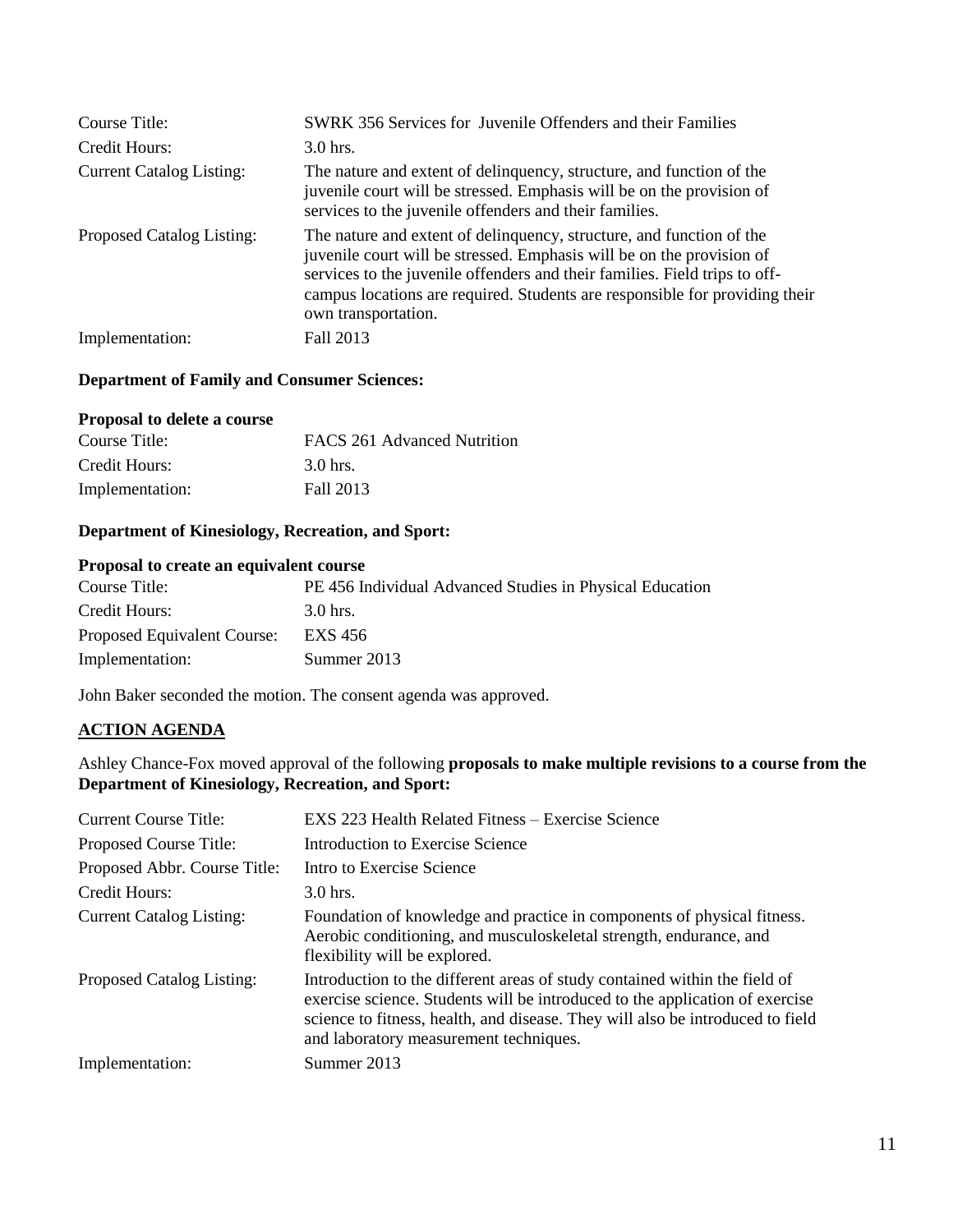| <b>Current Course Title:</b>    | EXS 324 Evaluation of Physical Education                                                                                                                                                       |
|---------------------------------|------------------------------------------------------------------------------------------------------------------------------------------------------------------------------------------------|
| Proposed Course Title:          | Measurement and Evaluation in Kinesiology                                                                                                                                                      |
| Proposed Abbr. Course Title:    | Meas and Eval in Kinesiology                                                                                                                                                                   |
| <b>Credit Hours:</b>            | $3.0$ hrs.                                                                                                                                                                                     |
| <b>Current Catalog Listing:</b> | A study of measurements utilized to evaluate the cognitive, affective, and<br>psychomotor dimensions of school-age physical education students. Also,<br>information for exercise specialists. |
| Proposed Catalog Listing:       | A study of measurement tools and evaluation procedures used in the fields<br>associated with kinesiology, including physical education, exercise science,<br>and biomechanics.                 |
| Implementation:                 | Summer 2013                                                                                                                                                                                    |
| <b>Current Course Title:</b>    | PE 324 Evaluation of Physical Education                                                                                                                                                        |
| Proposed Course Title:          | Measurement and Evaluation in Kinesiology                                                                                                                                                      |
| Proposed Abbr. Course Title:    | Meas and Eval in Kinesiology                                                                                                                                                                   |
| <b>Credit Hours:</b>            | 3.0 hrs.                                                                                                                                                                                       |
| <b>Current Catalog Listing:</b> | A study of measurements utilized to evaluate the cognitive, affective, and<br>psychomotor dimensions of school-age physical education students. Also,<br>information for exercise specialists. |
| Proposed Catalog Listing:       | A study of measurement tools and evaluation procedures used in the fields<br>associated with kinesiology, including physical education, exercise science,<br>and biomechanics.                 |
| Implementation:                 | Summer 2013                                                                                                                                                                                    |
| <b>Current Course Title:</b>    | PE 456 Individual Advanced Studies in Physical Education                                                                                                                                       |
| Proposed Course Title:          | Individual Advanced Studies in Kinesiology                                                                                                                                                     |
| Proposed Abbr. Course Title:    | Ind Adv Studies in Kinesiology                                                                                                                                                                 |
| <b>Credit Hours:</b>            | $3.0$ hrs.                                                                                                                                                                                     |
| <b>Current Catalog Listing:</b> | Specific and detailed analysis of practical problem areas in physical<br>education and athletics.                                                                                              |
| Proposed Catalog Listing:       | Specific and detailed analysis of practical problem areas in Kinesiology.                                                                                                                      |
| Implementation:                 | Summer 2013                                                                                                                                                                                    |

J. Dusteen Knotts seconded the motion. The motion carried.

Molly Kerby moved approval of the following **proposal to create a new course from the Department of Family and Consumer Sciences:**

| Course Title:       | <b>HMD 360 Advanced Nutrition</b>                                                                                                                    |
|---------------------|------------------------------------------------------------------------------------------------------------------------------------------------------|
| Abbr. Course Title: | <b>Adv Nutrition</b>                                                                                                                                 |
| Credit Hours:       | 3.0 hrs.                                                                                                                                             |
| Prerequisites:      | HMD *111, BIOL 131, CHEM 107 or CHEM 109                                                                                                             |
| Catalog Listing:    | An in-depth examination of the biochemical and physiological functions of<br>nutrients and their relationships to health and disease. The digestion, |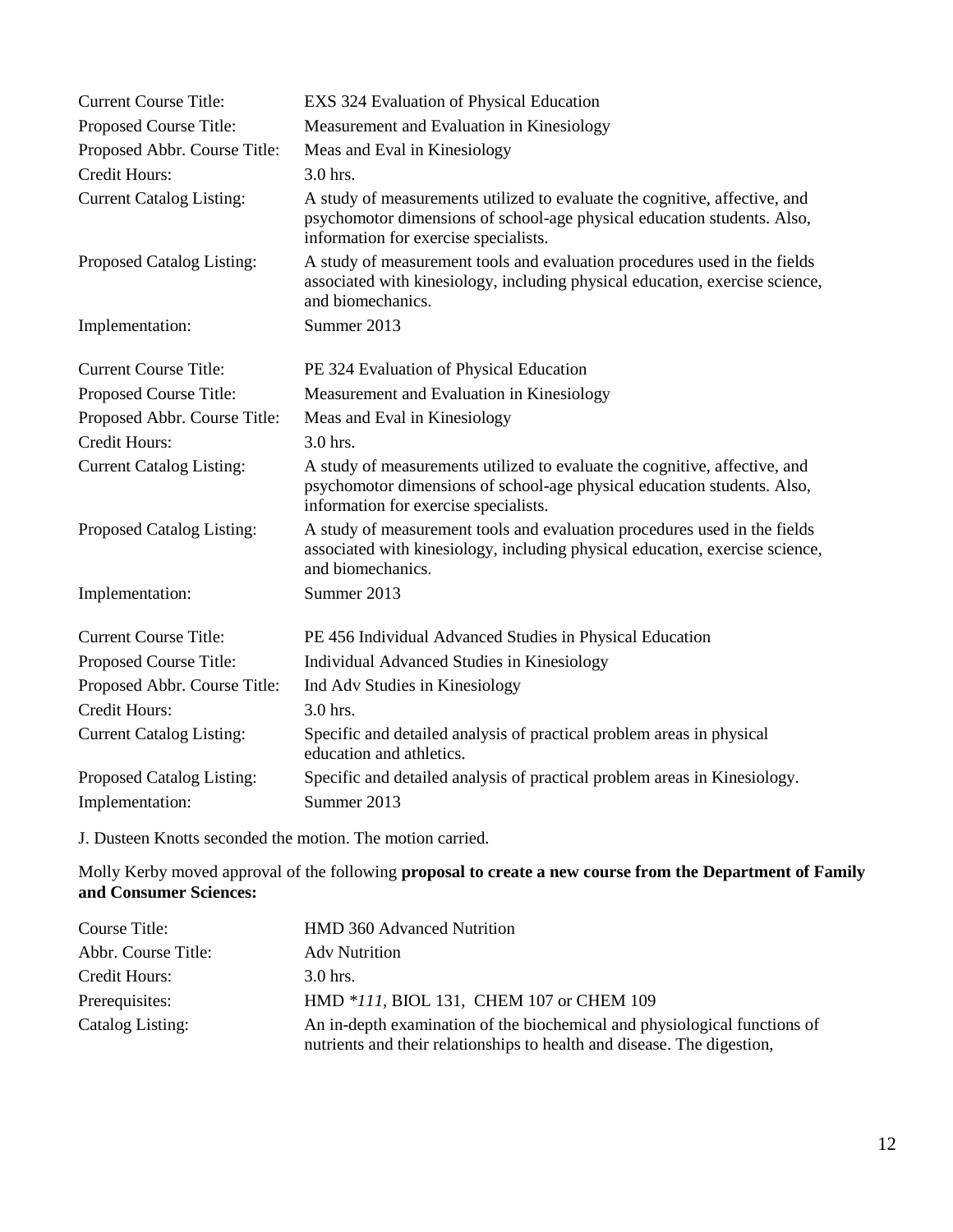absorption, transport, and excretion of nutrients are discussed. Includes the regulation and integration of metabolic pathways. Implementation: Fall 2013 *\*Friendly amendment. See revised proposal for revisions.* The motion was seconded by John Baker. The motion carried.

Ashley Chance-Fox moved approval of the following **proposal to revise a program from the Department of Family and Consumer Sciences:**

| Program Title:                      | Nutrition                                                                                                                                                      |
|-------------------------------------|----------------------------------------------------------------------------------------------------------------------------------------------------------------|
| Reference Number:                   | 425                                                                                                                                                            |
| <b>Required Hours:</b>              | 22-23 hrs.                                                                                                                                                     |
| Identification:                     | • Reflect change of FACS 111 Human Nutrition to HMD *111 Human<br><b>Nutrition</b><br>• Delete FACS 261 Advanced Nutrition<br>• Add HMD 360 Advanced Nutrition |
| <b>Effective Catalog Year:</b>      | Fall 2013                                                                                                                                                      |
| *Friendly amendment.                |                                                                                                                                                                |
| See revised proposal for revisions. |                                                                                                                                                                |

Janet Tassell seconded the motion. The motion carried.

John Baker moved approval of the following **proposal to revise a program from the Department of Family and Consumer Sciences:**

| Program Title:                                                                                | Hospitality Management & Dietetics                                                                                                                            |
|-----------------------------------------------------------------------------------------------|---------------------------------------------------------------------------------------------------------------------------------------------------------------|
| Reference Number:                                                                             | 707                                                                                                                                                           |
| <b>Required Hours:</b>                                                                        | 67-68 hrs.                                                                                                                                                    |
| Identification:                                                                               | Hospitality Management & Dietetics (HMD) major (Common core)<br>Reflect change of FACS 111 Human Nutrition to HMD *111 Human<br>$\bullet$<br><b>Nutrition</b> |
|                                                                                               | Nutrition & Dietetics concentration                                                                                                                           |
|                                                                                               | Change program admission criteria                                                                                                                             |
|                                                                                               | Delete FACS 261 Advanced Nutrition<br>$\bullet$                                                                                                               |
|                                                                                               | Add HMD 360 Advanced Nutrition<br>$\bullet$                                                                                                                   |
|                                                                                               | Remove SOCL 100 Introduction to Sociology                                                                                                                     |
|                                                                                               | Revise designated elective (see below)                                                                                                                        |
|                                                                                               | Food, Nutrition & Wellness concentration                                                                                                                      |
|                                                                                               | Add HMD 360 Advanced Nutrition                                                                                                                                |
|                                                                                               | Delete FACS 261 Advanced Nutrition                                                                                                                            |
| <b>Effective Catalog Year:</b><br>*Friendly amendment.<br>See revised proposal for revisions. | Fall 2013                                                                                                                                                     |

Molly Kerby seconded the motion. The motion carried.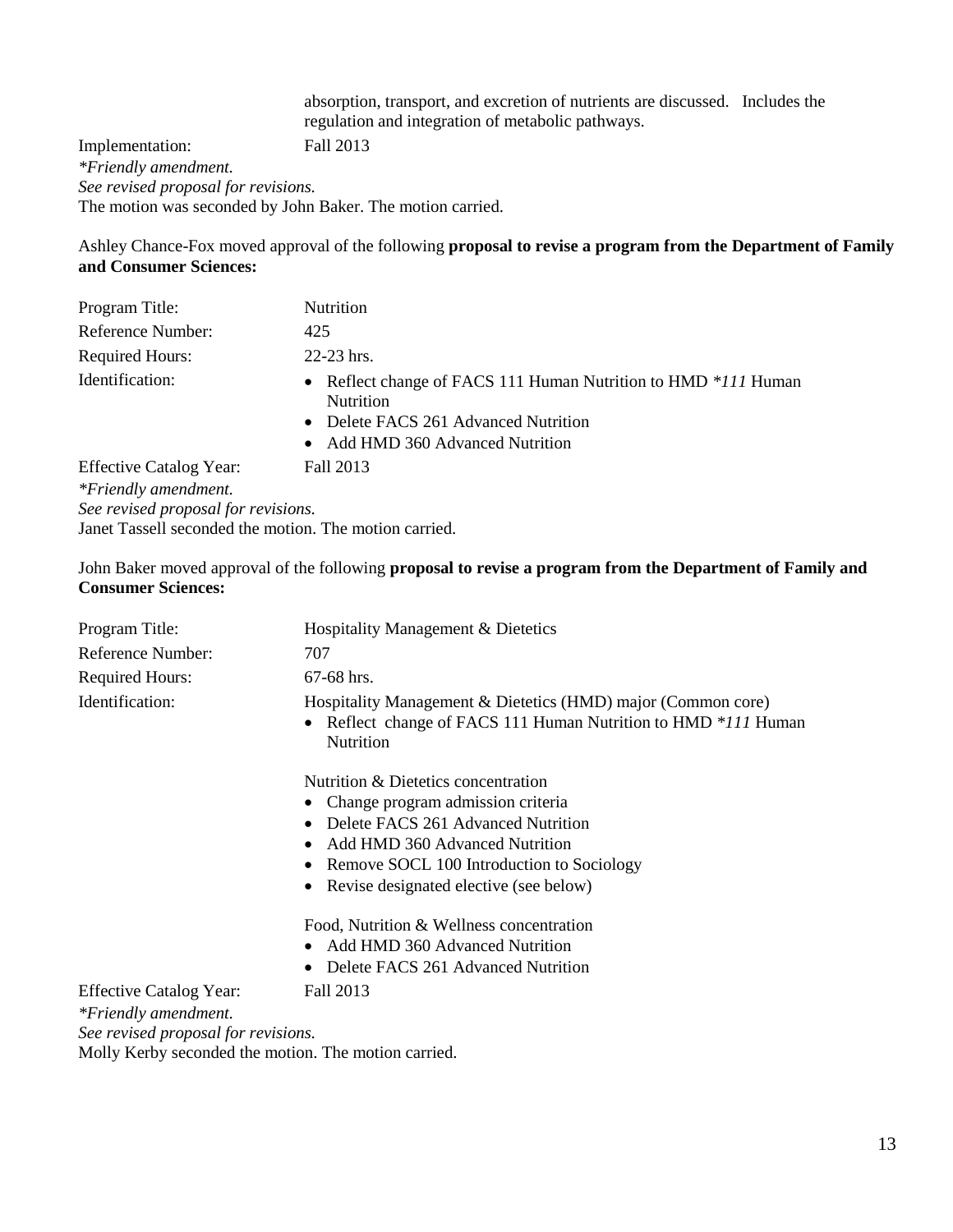Ashley Chance-Fox moved approval of the following **proposal to revise a program from the Department of Family and Consumer Sciences:**

| Program Title:                                      | Family and Consumer Sciences Education                                                                                                                                                                                                                                                                                                                                                                                                                                                                                                                                                                                                                                                                                                                                             |
|-----------------------------------------------------|------------------------------------------------------------------------------------------------------------------------------------------------------------------------------------------------------------------------------------------------------------------------------------------------------------------------------------------------------------------------------------------------------------------------------------------------------------------------------------------------------------------------------------------------------------------------------------------------------------------------------------------------------------------------------------------------------------------------------------------------------------------------------------|
| Reference Number:                                   | 563                                                                                                                                                                                                                                                                                                                                                                                                                                                                                                                                                                                                                                                                                                                                                                                |
| <b>Required Hours:</b>                              | 82 hours                                                                                                                                                                                                                                                                                                                                                                                                                                                                                                                                                                                                                                                                                                                                                                           |
| Identification:                                     | A requirement for advising prior to registration that has been implied in the<br>past is being added. A statement regarding admission to the teacher<br>education program is being added. Three required courses are being<br>changed: DMT 110, Design Concepts, is being replaced by *HMD 281,<br>Design Foundations for Family and Consumer Sciences Education,<br>LTCY444, Reading in the Secondary Grades/Reading in the Middle<br>School, is being replaced by LTCY 421, Content Area Reading in the<br>Middle and Secondary Grades, and EDU 250, Introduction to Teacher<br>Education is being replaced by SPED 330 Introduction to Exceptional<br>Education: Diversity in Learning. CS 145, Introduction to Computing, is<br>being dropped because it is no longer offered. |
| <b>Effective Catalog Year:</b>                      | Fall 2013                                                                                                                                                                                                                                                                                                                                                                                                                                                                                                                                                                                                                                                                                                                                                                          |
| *Friendly amendment.                                |                                                                                                                                                                                                                                                                                                                                                                                                                                                                                                                                                                                                                                                                                                                                                                                    |
| See revised proposal for revisions.                 |                                                                                                                                                                                                                                                                                                                                                                                                                                                                                                                                                                                                                                                                                                                                                                                    |
| John Baker seconded the motion. The motion carried. |                                                                                                                                                                                                                                                                                                                                                                                                                                                                                                                                                                                                                                                                                                                                                                                    |

# **GORDON FORD COLLEGE OF BUSINESS**

## **ACTION AGENDA**

Ashley Chance-Fox moved approval of the following **proposals to create new courses from the Department of Information Systems:**

| Course Title:       | BI 310 Business Data Analytics                                                                                                                                                                                              |
|---------------------|-----------------------------------------------------------------------------------------------------------------------------------------------------------------------------------------------------------------------------|
| Abbr. Course Title: | <b>Business Data Analytics</b>                                                                                                                                                                                              |
| Credit Hours:       | 3.0 hrs.                                                                                                                                                                                                                    |
| Prerequisite:       | <b>CIS 243</b>                                                                                                                                                                                                              |
| Catalog Listing:    | An introduction to the application of data analytics methods to business<br>issues. Topics include business case studies, data analytics, model building<br>techniques, and communications of results. Course fee required. |
| Implementation:     | Fall 2013                                                                                                                                                                                                                   |
| Course Title:       | BI 320 Web Analytics                                                                                                                                                                                                        |
| Abbr. Course Title: | <b>Web Analytics</b>                                                                                                                                                                                                        |
| Credit Hours:       | $3.0$ hrs.                                                                                                                                                                                                                  |
| Prerequisite:       | <b>CIS 243</b>                                                                                                                                                                                                              |
| Catalog Listing:    | An introduction to measuring, collecting, analyzing and reporting on online<br>digital Web data using digital analytics and business intelligence. Course<br>fee required.                                                  |
| Implementation:     | Fall 2013                                                                                                                                                                                                                   |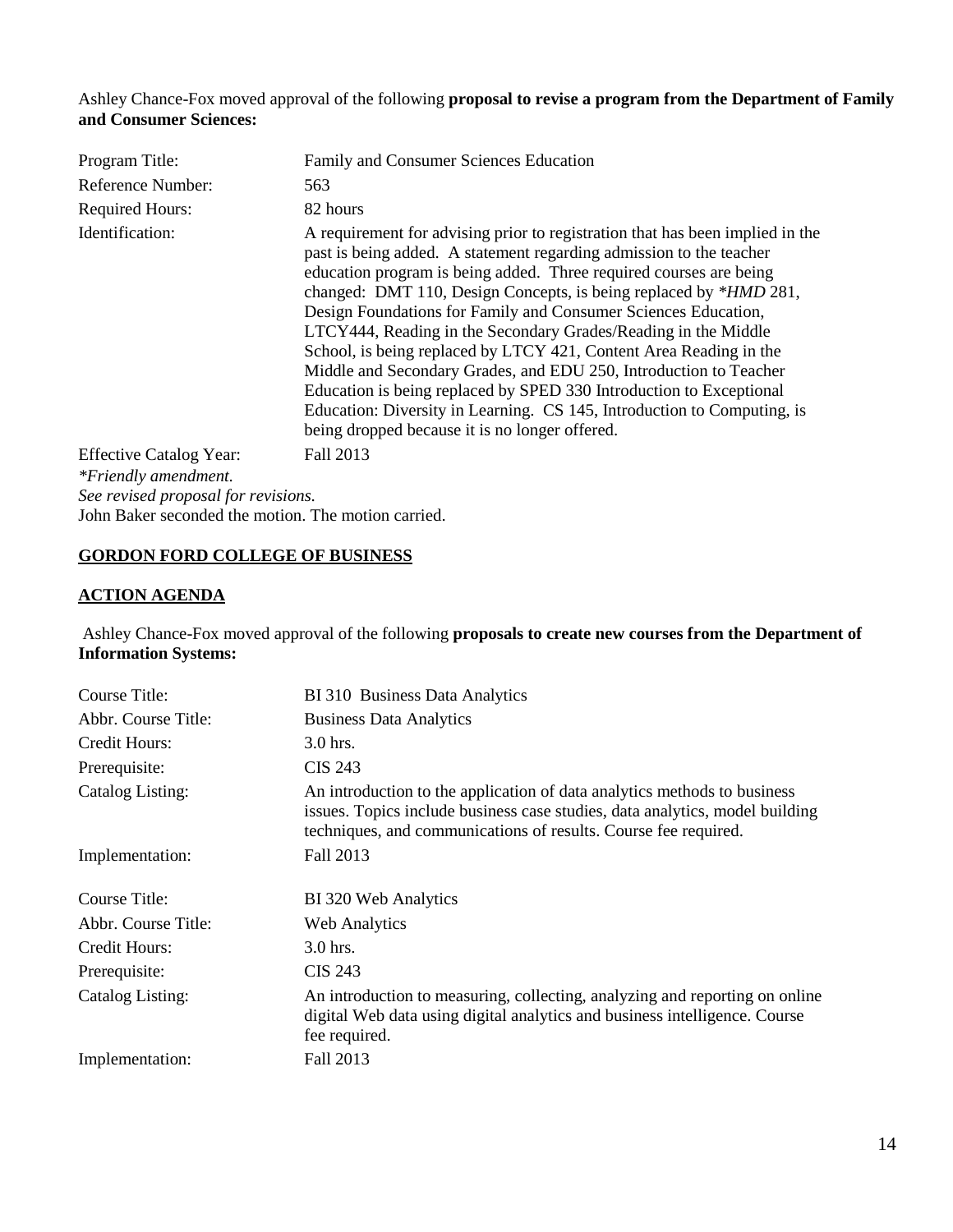| <b>Course Title:</b>    | BI 330 Structured Data Analysis                                                                                                                                                                                                      |
|-------------------------|--------------------------------------------------------------------------------------------------------------------------------------------------------------------------------------------------------------------------------------|
| Abbr. Course Title:     | Data Analysis                                                                                                                                                                                                                        |
| Credit Hours:           | 3.0 hrs.                                                                                                                                                                                                                             |
| Prerequisite:           | <b>CIS 243</b>                                                                                                                                                                                                                       |
| <b>Catalog Listing:</b> | An introduction to the practical analysis and interpretation of different<br>forms of data, emphasizing how and when to use particular tools,<br>techniques, and metrics to maximize decision-making. Course fee required.           |
| Implementation:         | Fall 2013                                                                                                                                                                                                                            |
| Course Title:           | BI 410 Decision Support Systems Analysis and Design                                                                                                                                                                                  |
| Abbr. Course Title:     | <b>DSS</b> Analysis and Design                                                                                                                                                                                                       |
| Credit Hours:           | 3.0 hrs.                                                                                                                                                                                                                             |
| Prerequisite:           | <b>CIS 243</b>                                                                                                                                                                                                                       |
| Catalog Listing:        | An exploration of the analysis and design processes used to develop and<br>deploy decision support systems (DSS) in businesses, which are<br>technology-based tools that support decision-making activities. Course fee<br>required. |
| Implementation:         | Fall 2013                                                                                                                                                                                                                            |
|                         |                                                                                                                                                                                                                                      |
| Course Title:           | BI 420 Data Mining                                                                                                                                                                                                                   |
| Abbr. Course Title:     | Data Mining                                                                                                                                                                                                                          |
| Credit Hours:           | 3.0 hrs.                                                                                                                                                                                                                             |
| Prerequisite:           | <b>CIS 243</b>                                                                                                                                                                                                                       |
| Catalog Listing:        | An introduction to data mining and the demonstration of extraction<br>principles from data stored in large heterogeneous volumes and how<br>organizations can analyze data from multiple perspectives. Course fee<br>required.       |
| Implementation:         | Fall 2013                                                                                                                                                                                                                            |
| Course Title:           | BI 430 Data Visualization and Digital Dashboards                                                                                                                                                                                     |
| Abbr. Course Title:     | Data Visualization                                                                                                                                                                                                                   |
| Credit Hours:           | 3.0 hrs.                                                                                                                                                                                                                             |
| Prerequisite:           | <b>CIS 243</b>                                                                                                                                                                                                                       |
| <b>Catalog Listing:</b> | An introduction to the accumulation, analysis, and visualization of complex<br>data sets for businesses, including the analysis of complex data sets and<br>developing digital dashboards and scorecards. Course fee required.       |

John Baker seconded the motion. The motion carried.

John Baker moved approval of the following **proposal to revise a program from the Department of Computer Information Systems:**

| Program Title:         | <b>Business Informatics</b> |
|------------------------|-----------------------------|
| Reference Number:      | 507                         |
| <b>Required Hours:</b> | 27 hrs.                     |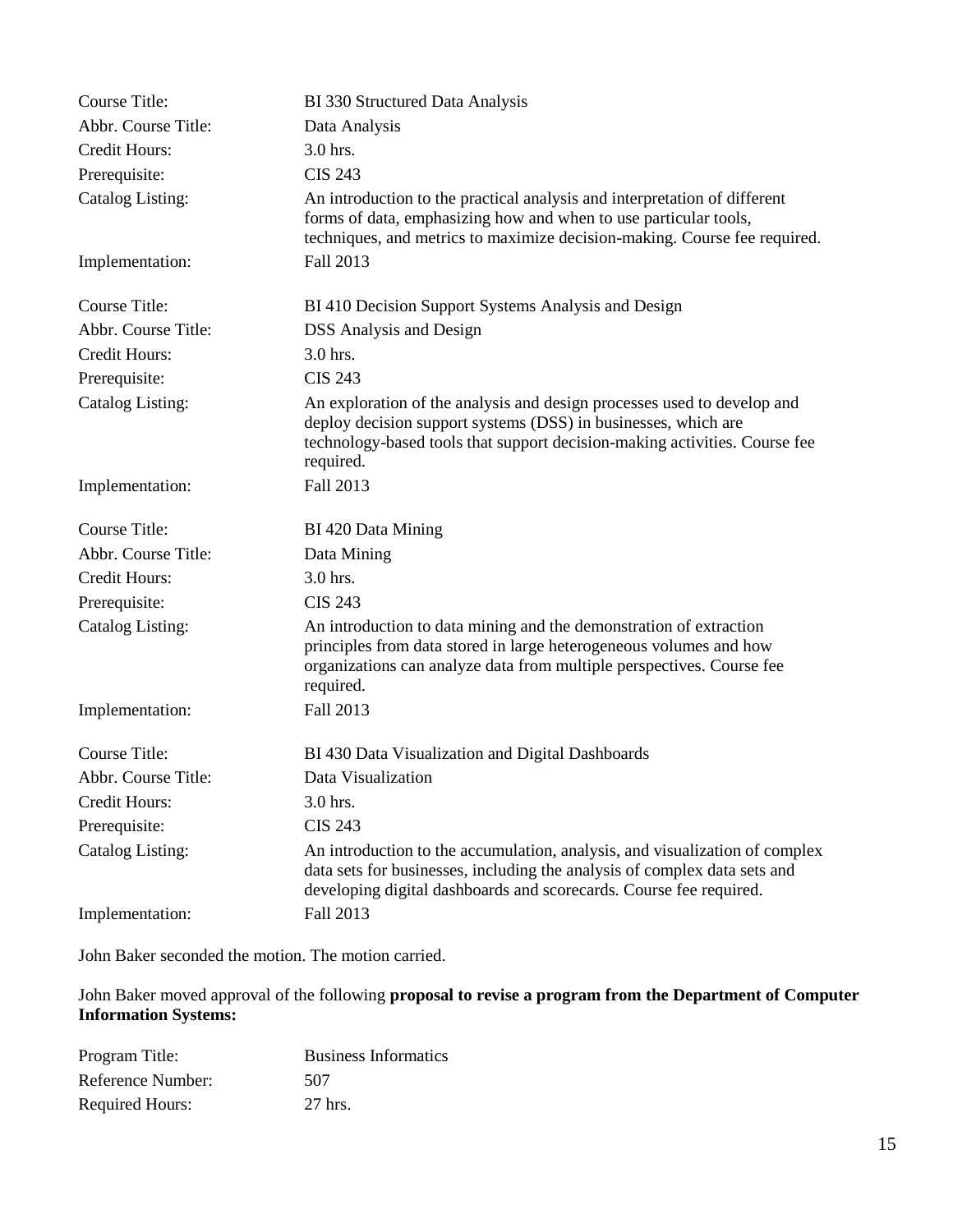| Identification:                                      | This proposal substitutes six (6) new BI courses in the Business Informatics<br>curriculum for five (5) existing courses. In addition, the electives change<br>from 12 hours to 9 hours with departmental approval. The total hours of<br>Business Informatics specific courses remains unchanged (27 hours), as<br>does the total number of hours for the major (72 hours). |
|------------------------------------------------------|------------------------------------------------------------------------------------------------------------------------------------------------------------------------------------------------------------------------------------------------------------------------------------------------------------------------------------------------------------------------------|
| <b>Effective Catalog Year:</b>                       | Fall 2013                                                                                                                                                                                                                                                                                                                                                                    |
| See revised proposal for revisions.                  |                                                                                                                                                                                                                                                                                                                                                                              |
| Mark Ciampa seconded the motion. The motion carried. |                                                                                                                                                                                                                                                                                                                                                                              |

#### **OGDEN COLLEGE OF SCIENCE AND ENGINEERING**

## **INFORMATION ITEMS**

## **Department of Engineering:**

## **Proposal to create a temporary course**

| Course Title:       | ME 332 Fluid Mechanics Laboratory                                                                                                                                                                                                                                                                                                                              |
|---------------------|----------------------------------------------------------------------------------------------------------------------------------------------------------------------------------------------------------------------------------------------------------------------------------------------------------------------------------------------------------------|
| Abbr. Course Title: | <b>Fluid Mechanics Laboratory</b>                                                                                                                                                                                                                                                                                                                              |
| Credit Hours:       | $1.0$ hrs.                                                                                                                                                                                                                                                                                                                                                     |
| Corequisite:        | ME 330                                                                                                                                                                                                                                                                                                                                                         |
| Catalog Listing:    | An applied laboratory in the modeling, prediction, and measurement of<br>fluid mechanics components and systems, with emphasis on the<br>preparation of engineering reports, uncertainty analysis, and the<br>experimental design plan process. System level experiments include fluid<br>property measurements, pipe flow and turbomachinery characteristics. |
| Implementation:     | Spring 2013                                                                                                                                                                                                                                                                                                                                                    |

## **CONSENT AGENDA**

Scott Stroot moved approval of the consent agenda.

# **Department of Engineering:**

#### **Proposal to suspend a course**

| ME 175 University Experience – Mechanical Engineering |
|-------------------------------------------------------|
| $2.0$ hrs.                                            |
| Fall 2013                                             |
| ME 285 Elements of Industrial Automation              |
| $1.0$ hrs.                                            |
| Fall 2013                                             |
| ME 365 Thermal Sciences for Electrical Engineers      |
| $3.0$ hrs.                                            |
| Fall 2013                                             |
|                                                       |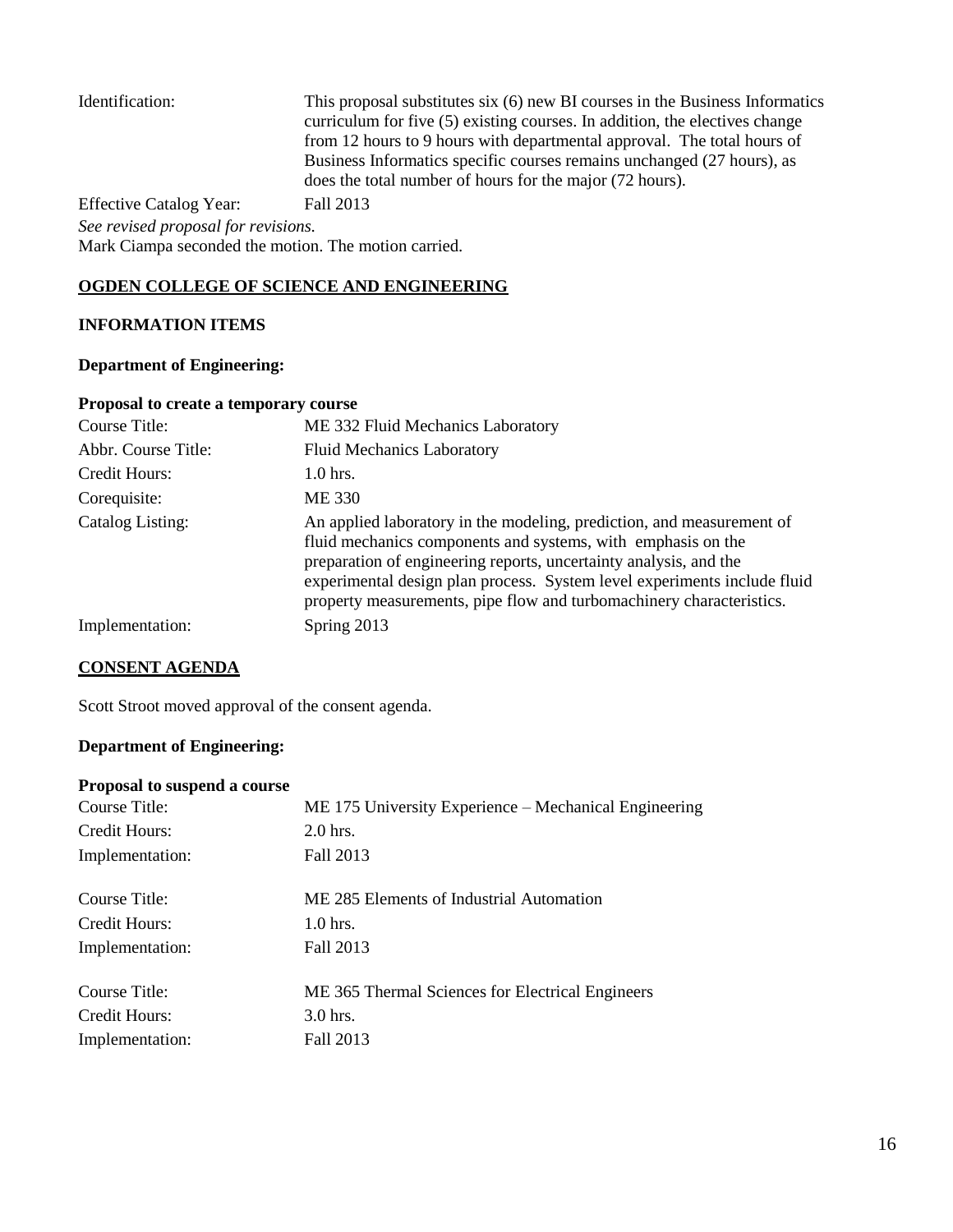| <b>Course Title:</b>                                 | ME 440 Thermal Fluid Systems Laboratory                                                                                                         |
|------------------------------------------------------|-------------------------------------------------------------------------------------------------------------------------------------------------|
| Credit Hours:                                        | 2.0 hrs.                                                                                                                                        |
| Implementation:                                      | Fall 2013                                                                                                                                       |
| <b>Course Title:</b>                                 | ME 445 Dynamics Systems Laboratory                                                                                                              |
| Credit Hours:                                        | 2.0 hrs.                                                                                                                                        |
| Implementation:                                      | Fall 2013                                                                                                                                       |
| Proposal to revise course prerequisites/corequisites |                                                                                                                                                 |
| <b>Course Title:</b>                                 | ME 180 Freshman Design II                                                                                                                       |
| Credit Hours:                                        | 3.0 hrs.                                                                                                                                        |
| <b>Current Prerequisites:</b>                        | ME 175 or 176, or permission of instructor, and MATH 136 with a grade<br>of "C" or better                                                       |
| Proposed Prerequisites:                              | ME 176 and MATH 136 with a grade of "C" or better                                                                                               |
| Implementation:                                      | Fall 2013                                                                                                                                       |
| <b>Course Title:</b>                                 | ME 220 Engineering Thermodynamics I                                                                                                             |
| Credit Hours:                                        | 3.0 hrs.                                                                                                                                        |
| Current                                              | Prerequisite: MATH 237, ME 200 AND MATH 331                                                                                                     |
| Prerequisites/Corequisite:                           | Corequisite: MATH 331                                                                                                                           |
| Proposed<br>Prerequisites/Corequisite:               | Prerequisites: EM 221 OR EM 222, AND MATH 331<br>Corequisite: MATH 331                                                                          |
| Implementation:                                      | Fall 2013                                                                                                                                       |
| <b>Course Title:</b>                                 | ME 300 Junior Design                                                                                                                            |
| Credit Hours:                                        | 2.0 hrs.                                                                                                                                        |
| Current<br>Prerequisites/Corequisite:                | Prerequisite: ME 200, ME 344. Students must have satisfied the<br>Mechanical Engineering Pre-Major requirements as shown in the iCAP<br>system. |
|                                                      | Pre or Corequisite: ME 310                                                                                                                      |
| Proposed Prerequisites:                              | ME 200, ME 310, and ME 344. Students must have satisfied the<br>Mechanical Engineering Pre-Major requirements as shown in the iCAP<br>system.   |
| Implementation:                                      | Fall 2013                                                                                                                                       |
| Course Title:                                        | ME 330 Fluid Mechanics                                                                                                                          |
| Credit Hours:                                        | 3.0 hrs.                                                                                                                                        |
| Current<br>Prerequisite/Corequisite:                 | Prerequisite: ME 220<br>Corequisite: MATH 331                                                                                                   |
| Proposed<br>Prerequisites/Corequisite:               | ME 220 AND MATH 331<br>Corequisite: ME 220                                                                                                      |
| Implementation:                                      | Fall 2013                                                                                                                                       |

J. Dusteen Knotts seconded the motion. The consent agenda was approved.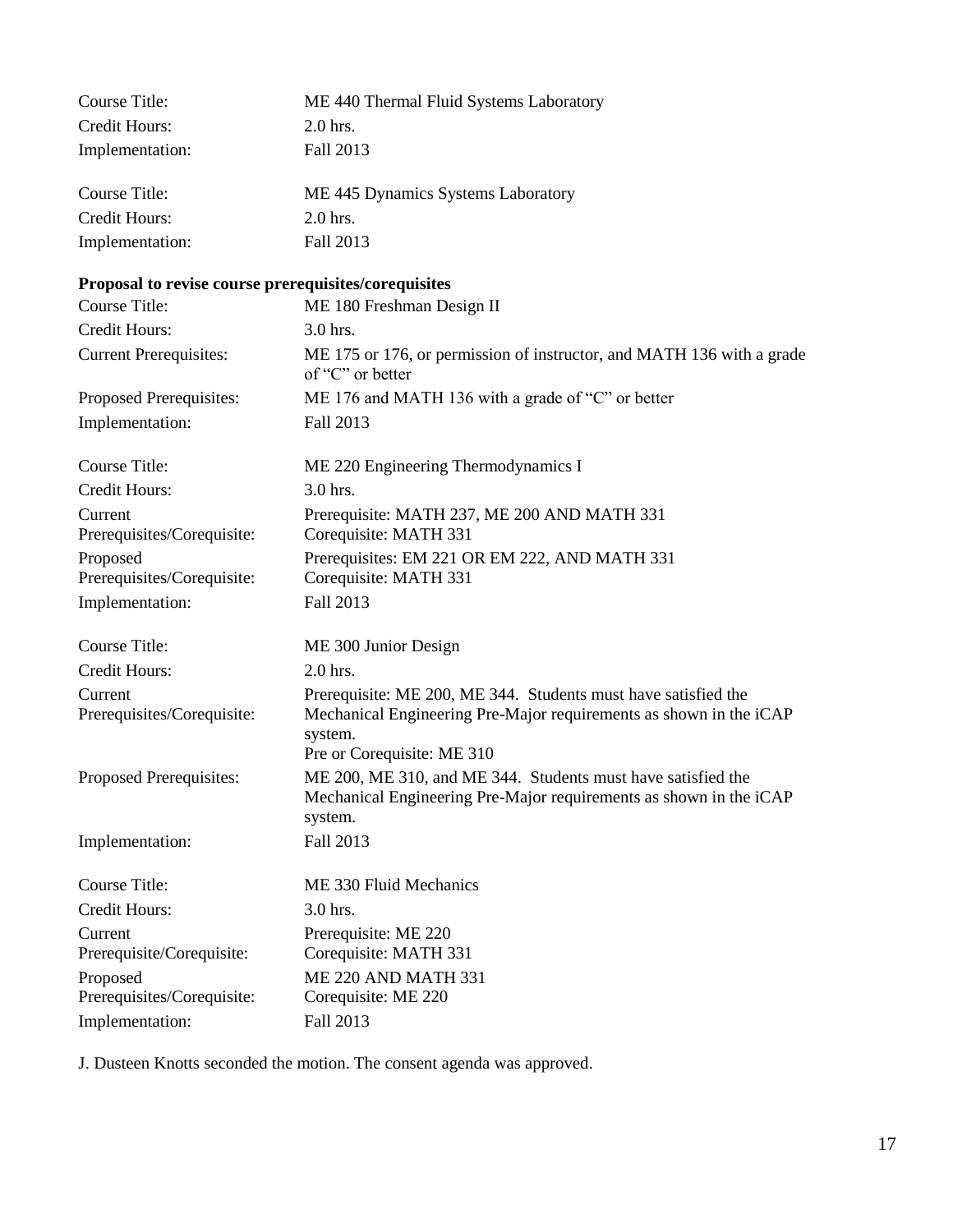## **ACTION AGENDA**

Kristi Branham moved to table the action agenda definitely to the next meeting.

Scott Stroot seconded the motion. The action agenda was tabled definitely.

#### **UNIVERSITY COLLEGE**

## **INFORMATION ITEMS**

#### **Department of Liberal Arts and Sciences:**

#### **Proposal to change course prefix**

| Current Course Prefix:  | <b>FACS</b> |
|-------------------------|-------------|
| Proposed Course Prefix: | <b>HMDT</b> |
| Course Number:          | 111C        |
| Implementation:         | Fall 2013   |

#### **Department of Professional Studies:**

| Proposal to change course prefix    |          |
|-------------------------------------|----------|
| $C$ urrent $C_{\Omega}$ urse Prefix | $\Omega$ |

| <b>Current Course Prefix:</b> | <b>OST</b> |
|-------------------------------|------------|
| Proposed Course Prefix:       | <b>BUS</b> |
| Course Number:                | 225C       |
| Implementation:               | Fall 2013  |
|                               |            |
| <b>Current Course Prefix:</b> | OST        |
| Proposed Course Prefix:       | <b>BUS</b> |
| <b>Course Numbers:</b>        | 255C       |
| Implementation:               | Fall 2013  |

#### **CONSENT AGENDA**

Kristi Branham moved approval of the following **proposal to revise a course number from the Department of Professional Studies:**

| <b>Current Course:</b>  | <b>OST 255C</b> Office Administration |
|-------------------------|---------------------------------------|
| Credit Hours:           | 3.0 hrs.                              |
| Proposed Course Number: | 254C                                  |
| Implementation:         | Fall 2013                             |

John Baker seconded the motion. The motion carried.

#### **ACTION AGENDA**

Scott Stroot moved approval of the following **proposal to make multiple revisions to a course from the Department of Professional Studies:**

| Current Course Title:  | <b>BUS 253C Business Seminar</b> |
|------------------------|----------------------------------|
| Proposed Course Title: | <b>Management Capstone</b>       |